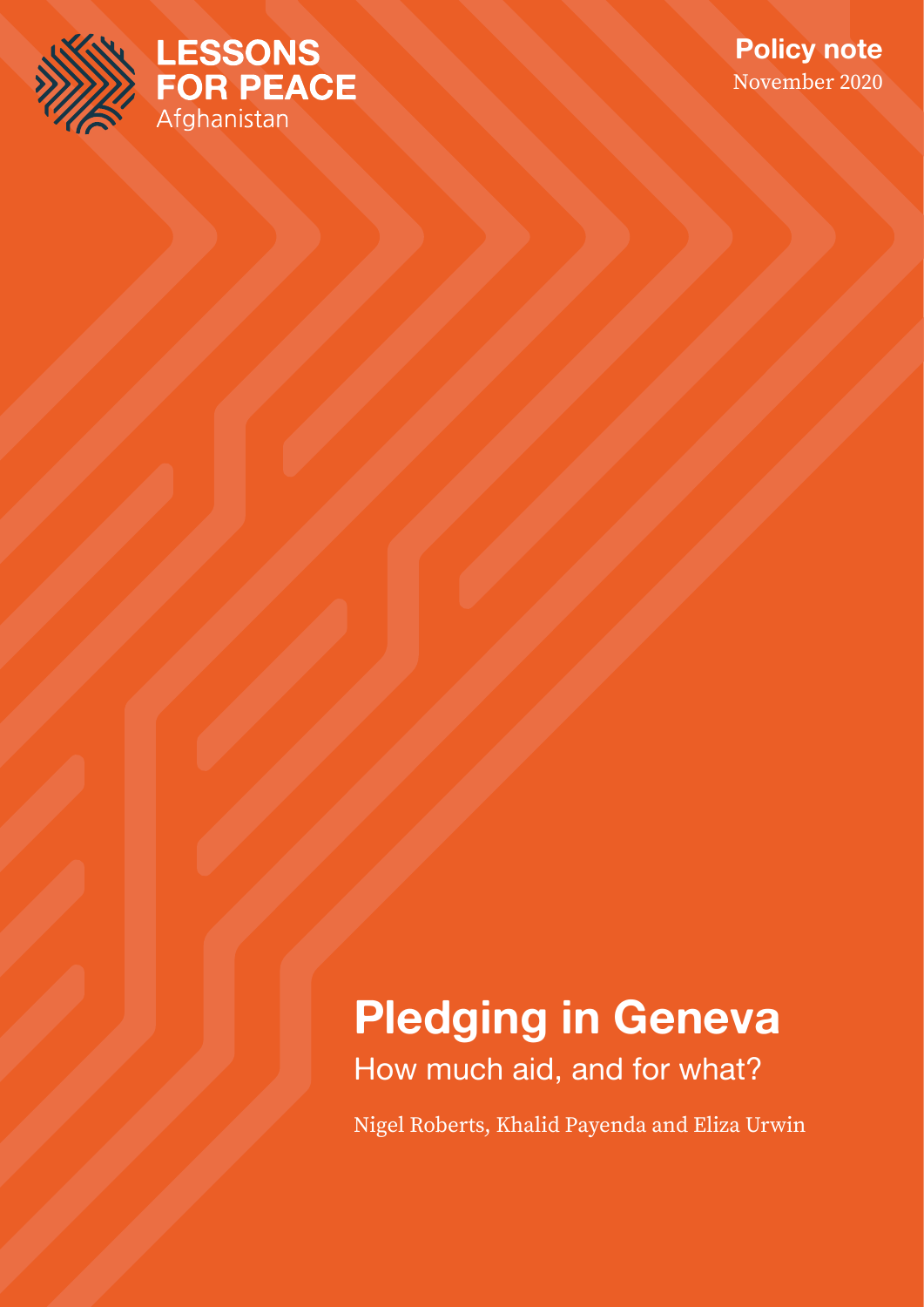# **Acknowledgements**

ODI's *Lessons for Peace: Afghanistan* project is generously funded by the Australian Government Department of Foreign Affairs and Trade (DFAT). This report does not represent the views of ODI nor the Australian Government, and any omissions or errors are the authors' own. This paper is not an ODI research paper. The authors would like to thank parties who generously offered their time to speak with the team in interviews in preparing this paper.

# **About the authors**

**Nigel Roberts** is Principal Consultant for *Lessons for Peace: Afghanistan*. Nigel is former Country Director in the World Bank and co-Director of the 2011 World Development Report on Conflict, Security and Development.

**Khalid Payenda** is an independent research and technical consultant. Khalid is former Deputy Minister of Finance, Government of the Islamic Republic of Afghanistan

**Eliza Urwin** is a researcher and doctoral candidate at the Graduate Institute of International and Development Studies in Geneva, where her research focuses on governance in areas of contested authority. Eliza worked for several years in Kabul, for Sayara International and then for the United States Institute of Peace.



ODI is an independent, global think tank, working for a sustainable and peaceful world in which every person thrives. We harness the power of evidence and ideas through research and partnership to confront challenges, develop solutions, and create change.

**ODI** 203 Blackfriars Road London SE1 8NJ

+44 (0)20 7922 0300 info@odi.org

Readers are encouraged to reproduce material for their own publications, as long as they are not being sold commercially. ODI requests due acknowledgement and a copy of the publication. For online use, we ask readers to link to the original resource on the ODI website. The views presented in this paper are those of the author(s) and do not necessarily represent the views of ODI or our partners.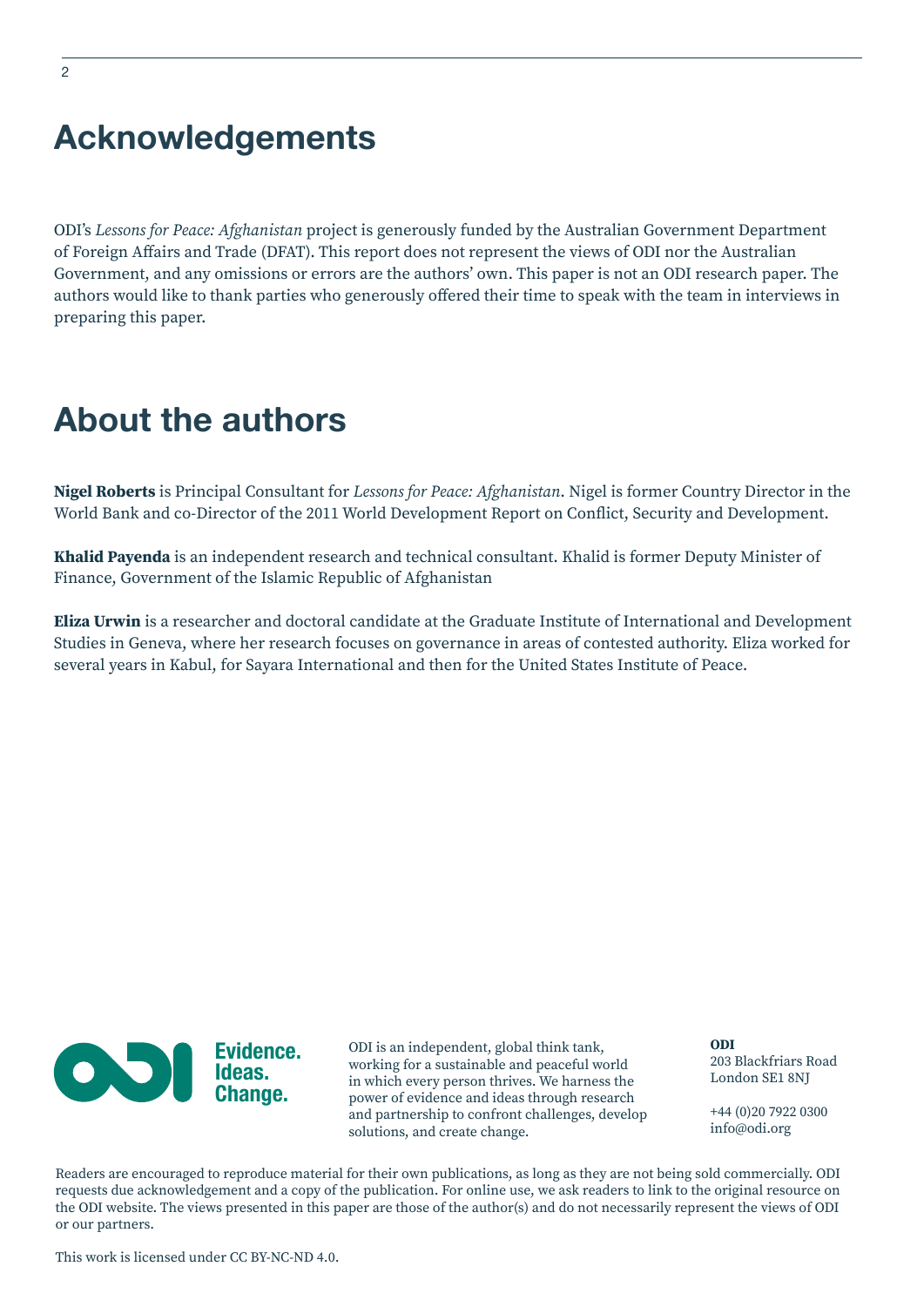# **About this policy note**

This note is a follow-up to 'Fragile Practice: Donor mistakes in war-to-peace transitions' (Roberts and Russell, 2020), which summarises modern thinking on the causes of and remedies for organised violence. The paper points out that good-practice guidelines for donors in fragile and conflict-affected countries are well-known yet often ignored, and argues that there are two key reasons for this. The obvious one is that donors' geostrategic interests frequently overwhelm developmental and public welfare concerns, and often undermine them. The second is less obvious: donors misunderstand or overlook the nature of the societies with which they are dealing, ascribing to them social norms and motivations prevalent in their own countries.

'Fragile Practice' suggests several generic remedies. The first is much greater immersion in the societies in which donors work, and shifting the locus of project design and oversight from home capitals out into local communities. The second is to support national strategies that target disruptive grievances, not solely economic growth and poverty alleviation, and fund thee strategies principally through government systems and budgets. The third is to find ways to provide long-term support to core national institutions, the consolidation of which takes

decades. And the fourth is for donors to approach predatory corruption more intelligently, by helping improver public financial management systems and supporting citizen audits.

The paper also underlines the truism that the more successful 'exits' from destructive civil wars over the past 40 years have always relied on approaches that are 'home-grown and nationally led: donors cannot substitute for these key ingredients, nor will them into being. This, however, has not stopped donors from trying' (Roberts and Russell, 2020).

'Fragile Practice' was not specific to Afghanistan; this note is. As with the previous paper, our intended audience is the donor community, both in donor capitals and in Kabul. We planned to write it after intensive consultations with government, donors, analysts and civil society organisations in Afghanistan. However, the Covid-19 pandemic made this impossible, and the Overseas Development Institute instead facilitated a series of virtual encounters. The opinions provided to us were thoughtful and frank – and also non-attributable. We hope that those of you who helped us will find traces of your sound advice in this note.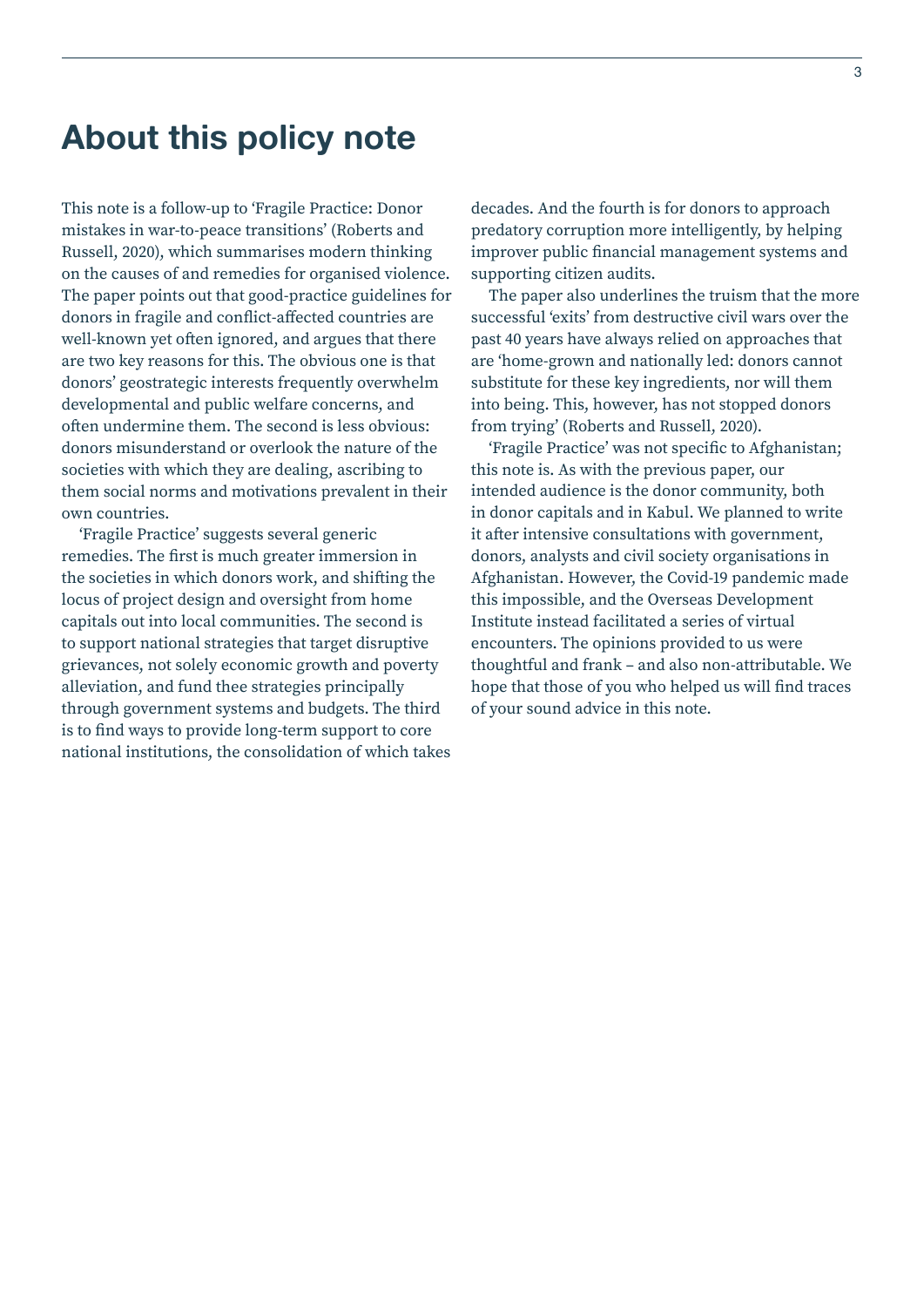# **Contents**

# **[5 Executive Summary](#page-4-0)**

- [The Geneva pledging conference](#page-4-0)
- [How much aid does Afghanistan need?](#page-4-0)
- [What directions should sound aid policy take?](#page-4-0)
- [How can donor assistance best be provided?](#page-5-0)
- [What should a partnership agreement for Afghanistan look like?](#page-5-0)
- [What, though, might such a working-level agreement contain?](#page-6-0)
- [Talking to the Taliban](#page-6-0)

## **[8 Uncertainties and crises](#page-7-0)**

## **[9 A brief look back](#page-8-0)**

## **[Going forward, how much aid is needed?](#page-10-0)**

## **[How can future aid avoid the worst mistakes of the past?](#page-11-0)**

- [Support a realistic, prioritised national strategy](#page-11-0)
- [Help build legitimate institutions](#page-12-0)
- [Counter rising poverty through emergency job creation](#page-13-0)
- [How should donor assistance be delivered?](#page-13-0)

## **[What should a new 'partnership framework' look like?](#page-16-0)**

- [Corruption](#page-17-0)
- [Supporting key government functions and priority programmes.](#page-17-0)

## **[Dealing with uncertainty](#page-18-0)**

**[References](#page-19-0)**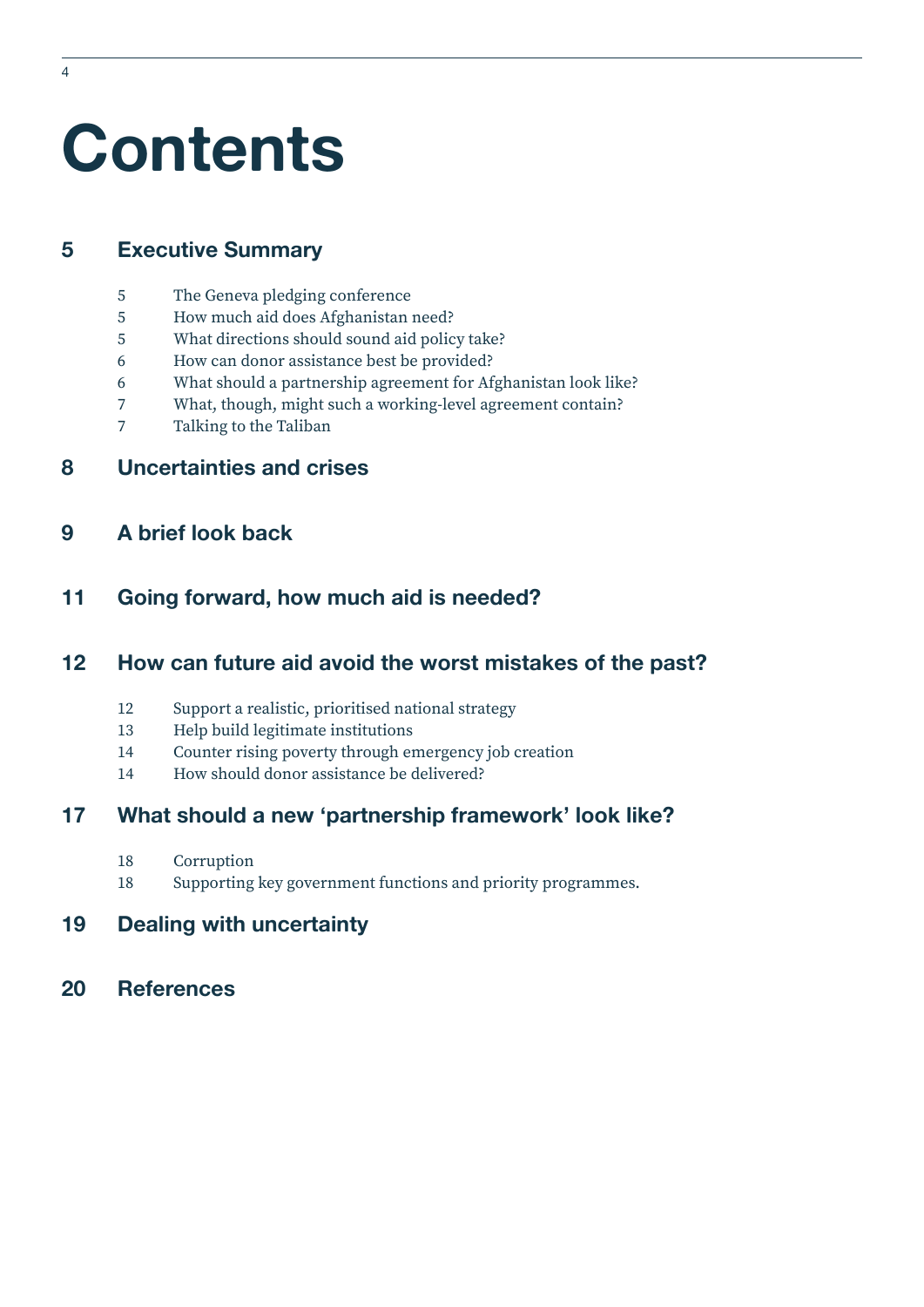# <span id="page-4-0"></span>**Executive Summary**

#### **The Geneva pledging conference**

Later this month, donors meet in Geneva to pledge assistance to Afghanistan for the 2021–2025 period covered by the Second Afghanistan National Peace and Development Framework (ANPDF II). This is a difficult moment: donors have no clear idea what the country's future political system will look like by 2025, or of the part the Taliban will play in it. Donors are also pledging at a time when violence in Afghanistan is escalating, the country's economy has been hammered by Covid-19 and mutual confidence between the government and the donor community is low.

Uncertainty notwithstanding, it would be a mistake for donors to commit financing for less than the full five years of ANPDF II. A weak pledge at Geneva will reinforce Afghan perceptions that donors are abandoning them, and this will have a material impact on the peace negotiations in Doha and on Taliban behaviour. What is more, the essential needs supported by the APNDF II – security, a greater degree of fairness and a reduction in poverty and deprivation – are common to all societies, and will not be achieved in Afghanistan without significant donor engagement for many more years.

How should donors approach this critical meeting?

#### **How much aid does Afghanistan need?**

Donors need to be clear about the amount of support that Afghanistan will need – under any form of governance. Recent calculations show that state functionality can be preserved if overall public expenditures are reduced by around one-fifth – that is, from \$11 billion to \$8.6 billion per year, and with donor grants declining from \$8.6 billion to \$6.6 billion per year, provided that these cuts are sufficiently gradual and properly targeted (Haque and Roberts, forthcoming 2020).

Donor support for security could be reduced from \$4.8 billion in 2018 to some \$3.6 billion by 2025/26, mainly through reductions in off-budget personnel,

capital, and operations and maintenance (O&M) expenditures. Security support is principally a United States responsibility; the US contributes 95% of all donor security funding, and this is unlikely to change any time soon. Sustained US security expenditure will remain essential to state stability.

Civilian aid could be reduced from \$3.8 billion in 2018 to perhaps \$3 billion by 2025/26. Reductions should once again come largely from off-budget development programming, with donors concentrating support on core government functions and a limited number of national development programmes.

Humanitarian funding in 2018 totalled \$0.7 billion, and at least this much will be needed in 2021.

As a prudent minimum, the 2018 level of overall assistance (\$6.6 billion) needs to be sustained in 2021.

A reduction in aid of some 20% by 2025 should be manageable, given the residual waste in the system. To help move the economy and the state in a constructive direction, though, the government and the donors need to be far more focused and more systems-oriented. Donors need to put their faith in Afghan reformers, while holding public officials to account to an extent they have been unwilling to do in the past.

# **What directions should sound aid policy take?**

First, there is a need for strong prioritisation. Development theory tells us that governments and their donor allies need to commit to a single national strategy, and that in situations of violent conflict this strategy should focus on destabilising types of grievance. Knowing what to do first – and what to keep doing – is essential. A strategy based on grievances will clarify priorities in ways that conventional economic planning cannot do.

The government's draft ANPDF II does offer donors a 'single, country-led framework' and insists that 'priorities need to be vetted for operational realism, sequenced, and implemented within this reality'. However, no true prioritisation filter is apparent in the plan. As partners to the Afghan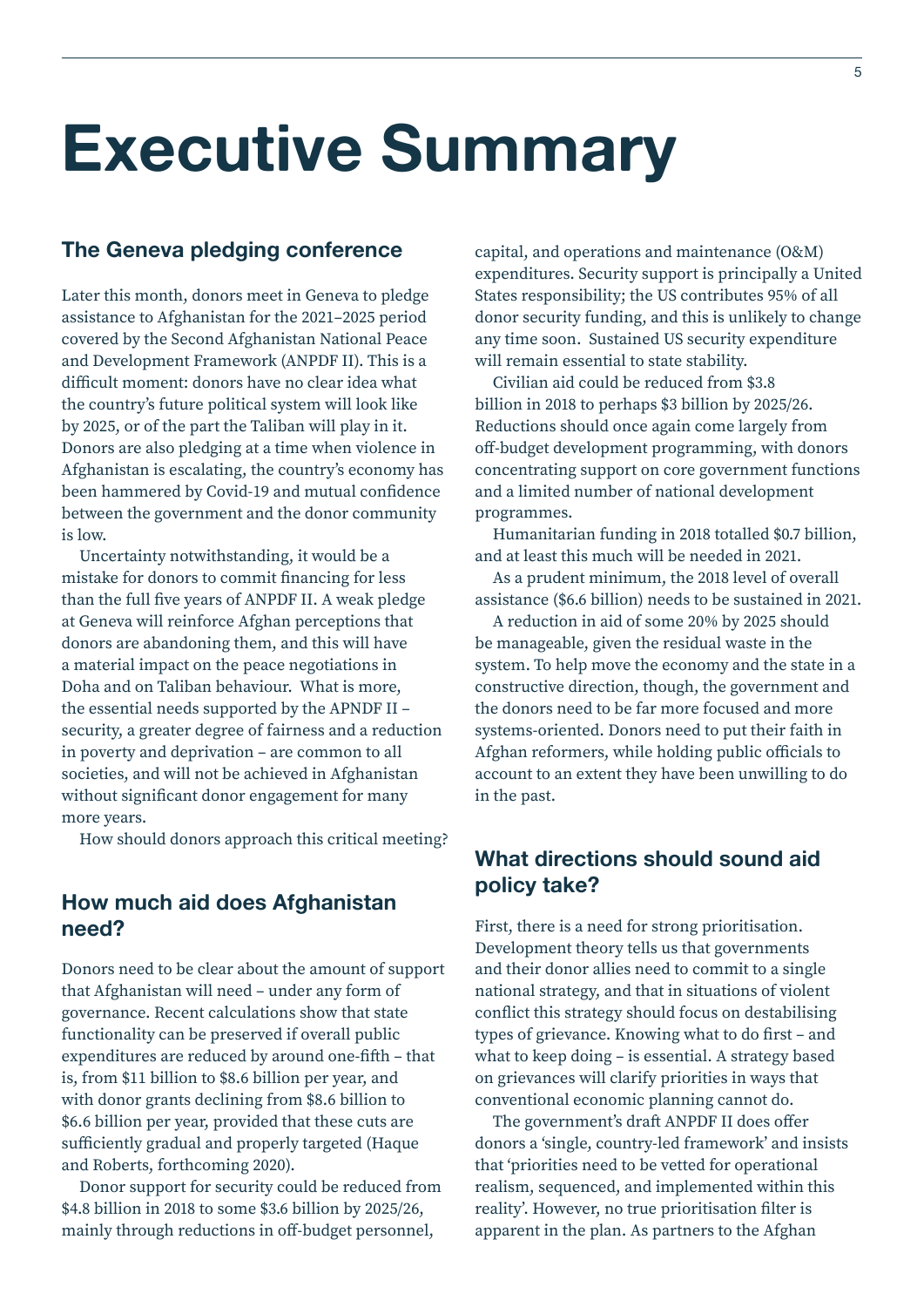<span id="page-5-0"></span>state, donors should advocate an approach based on tackling grievances, one that involves rigorous, continuous consultations with key segments of the population. This would provide the ANPDF II with the organising principle it currently lacks, and would privilege essential measures over medium-term requirements.

Second, institutions are critical. The more successful 'exits' from persistent civil conflict have always relied on national institutions able to manage citizen grievances around violence, injustice and economic opportunity. For Afghanistan's present purposes, bearing in mind the need for strategic focus and given donors' dissatisfaction over public corruption and declining operational effectiveness, donors should agree with the government a shortlist of programmes with the greatest potential on instability. Donors should then focus their support both on these programmes and on the institutions responsible for delivering them. They should insist that key positions in these ministries be filled by capable technocrats, that new projects be financed only when ready for implementation and that regular independent auditing guides future allocations of donor funds.

Third, there is an immediate livelihoods crisis in Afghanistan that donors must help to address. Covid-19 has driven poverty rates in the country above 70%, and this will amplify the grievances of those who already feel excluded or dispossessed. The rapid growth of the labour force, the collapse of foreign labour migration and the prospect of large numbers of internally displaced people (IDPs), refugees and former combatants entering the job market together demand a massive emergency employment programme. A suitable platform for this exists in the community development councils created under the National Solidarity Program, now incorporated into the Citizens' Charter. If the menu of Citizens' Charter projects is broadened and labour content standards clearly specified, major contributions could also be made to both climate change mitigation and infrastructure development.

### **How can donor assistance best be provided?**

When it comes to modalities, donors should channel more aid on-program and on-budget. The proportion of grants delivered on-budget in Afghanistan is increasing, but it still only a half of all civilian

expenditure. Understandably, donors will remain reluctant to reduce off-budget spending unless they see adequate government progress on corruption and programme delivery. Donors currently lack faith in the sincerity of the government's efforts to reduce corruption, and the effectiveness of key ministries has deteriorated due to politicized appointments, the proliferation of parallel structures in the Palace and the lack of a clear policy making process. If the government addresses these issues, this will provide the quid pro quo for shifting more donor resources onto the budget and into high-priority national programmes.

### **What should a partnership agreement for Afghanistan look like?**

ANPDF II is accompanied by a draft Afghanistan Partnership Framework (APF). As it currently stands, this is a misguided document. It is unfocused, containing too many conditions – some of which conflate results that are within the government's control with others that are not. It is an 'offshore' product, written in an accusatory tone and liable to reinforce the perceptions of those who see donors treading on Afghan sovereignty. Nor do donors offer within it any precise commitments of their own, either in relation to their performance or future funding levels. With respect to the sensitive areas of democracy, human rights and gender, the document advocates maximal standards that 20 years of partnership have not come close to achieving.

The current APF draft seems to be pursuing two divergent sets of objectives:

- 1. Telegraphing donor expectations on democracy and human rights to the Taliban; and
- 2. Targeting shortcomings in performance by the current Afghan government. A more useful approach might be to prepare two documents: a normative piece that addresses the Taliban and a working-level, results-oriented agreement with those who govern Afghanistan.

In any document intended to speak to the Taliban, donors need to find ways of establishing benchmarks while avoiding conditioning all development assistance on the achievement, or maintenance, of unrealistic standards. Too absolutist a stance could lead to an aid shock that precipitates the very outcomes donors have been resisting for the past 20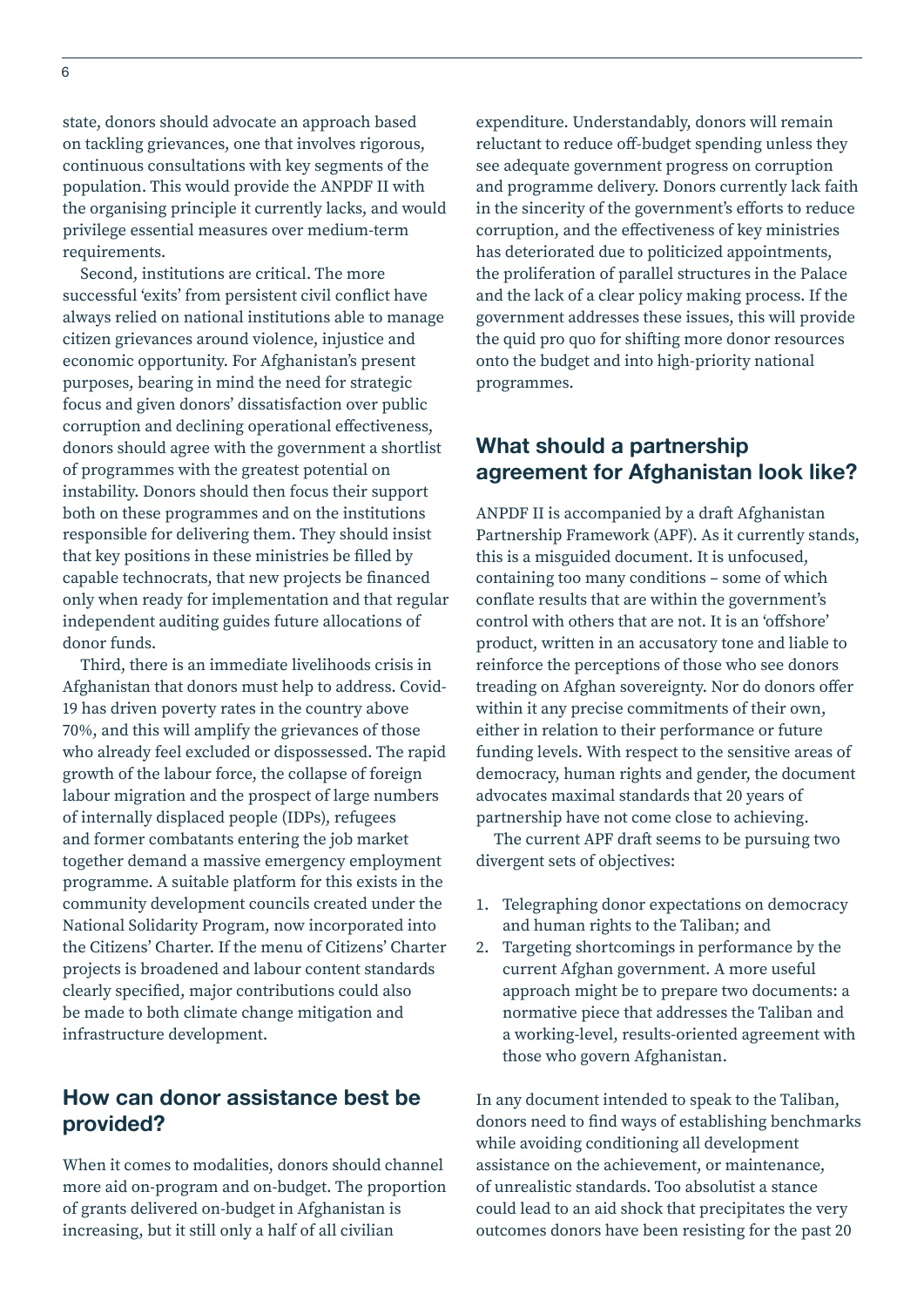<span id="page-6-0"></span>years – economic implosion, loss of the state's ability to control terrorism and massive refugee flows.

### **What, though, might such a workinglevel agreement contain?**

First, donors should help the Afghanistan government to prioritise the ANDPF II, by increasing its focus on destabilising types of grievances. Second, donors should ask the government to propose a draft, and should work from that. Third, any realistic partnership agreement needs to focus on a few measurable results that address core grievances ( a few being 10, say – not 100). And fourth, at an implementation level, donors need to be prepared to suspend elements of their aid when performance is truly unsatisfactory.

#### **Addressing corruption**

A cornerstone of the anti-corruption measures in the APF is the creation of an independent anti-corruption commission. This is a dubious proposition; international experience shows that it is unwise to introduce such commissions into environments in which the judiciary is weak or captured and where the commission's independence is questionable. It makes better sense to focus on benchmarks that are related directly to donor funding, and to withhold that funding when standards are not met. Measures could include government budget reform (such as curtailing wasteful expenditure on parliamentarians' 'pet projects'); regular, independent audits of all donorfunded national programmes; and the systematic use of citizen project audits.

#### **Supprting key government functions and priority programmes.**

Supporting key government functions and priority programmes. The draft APF touches on this only briefly. A grievance-oriented reformulation of the ANPDF II could be used to identify 8 to 10 highpriority national programmes for donor funding. Donors would then assure support for these key ministries and programmes while insisting that they implement merit-based recruitment, apply project readiness criteria and deliver regular audits.

#### **Talking to the Taliban**

What of the Taliban? Donors are justifiably apprehensive about the extent and nature of Taliban influence on the state. Whatever the future brings, a well-structured dialogue is needed with the Taliban on the nature of the economy, its extreme fragility and the realities of modern-day government–donor relationships. It is reasonable to assume that the Taliban do not wish to be identified with an economic collapse – and this is more likely if they control elements of the economy without understanding what this involves. In other postconflict environments, international financial institutions have played a behind-the-scenes role in acquainting erstwhile revolutionaries with the basics of economic development. This should happen in Afghanistan and at the peace talks in Doha, in conversations that should also involve the government and its negotiation team. It serves nobody's interest to regard such issues as footnotes to the main political story.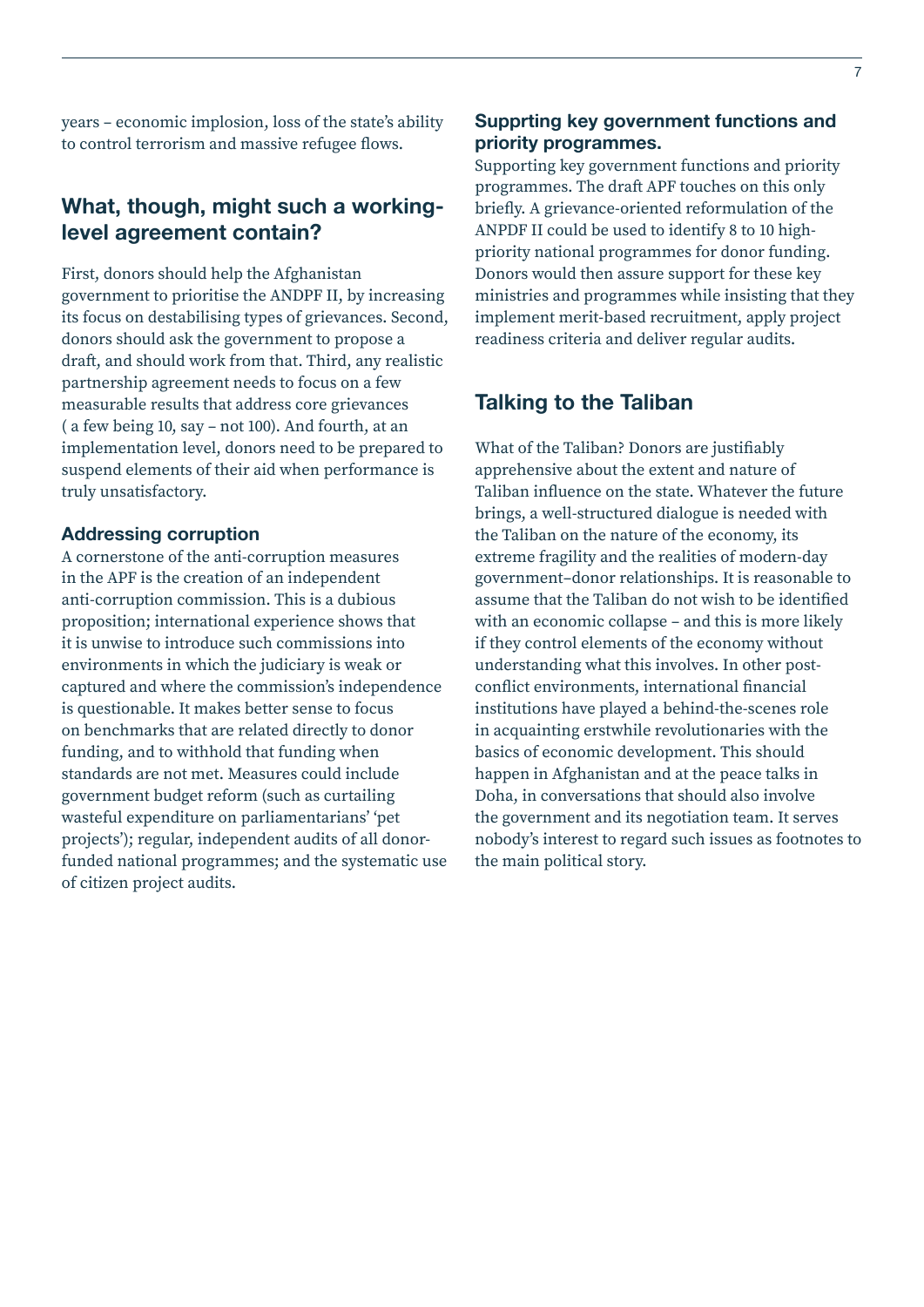# <span id="page-7-0"></span>**Uncertainties and crises**

On 23 and 24 November 2020, the Government of Afghanistan and its partners will meet in Geneva to discuss the renewal of financial pledges to Afghanistan. Donors will be pledging against the second Afghanistan National Peace and Development Framework (ANPDF II) for 2021–2025, and finalising a new Afghanistan Partnership Framework (APF). Such meetings have been a regular fixture in the Afghanistan aid calendar. This time, though, donors have no clear idea what the country's future political system will look like by 2025, and no real inkling of the Taliban's part in that. They also find themselves confronting several crises.

The first crisis is the escalation of violence. Even as peace talks between the government delegation and the Taliban have begun, levels of violence between have risen to a crescendo. Data from the International NGO Safety Organisation (INSO) shows that in the third quarter of 2020, more than 2,500 conflict incidents were logged each month, driving conflict activity to the highest level in any quarter on INSO record. August and September each exceeded 3,000 conflict incidents and came close to 2,500 incidents initiated by armed opposition organisations (AOG) – a level of monthly armed opposition activity never seen before (INSO, 2020).

The second crisis is economic. The effects of Covid-19 are cratering an already stagnant economy; the incidence of poverty in Afghanistan had increased from 35% of the population in 2015 to 55% before the pandemic hit, and now exceeds 70% (Schafer, 2020; Cancho and Pradhan, 2020).1 Both the World Bank and the government expect the economy to contract by 5% in 2020, and to recover only slowly over the next three years (World Bank, 2020a; GoIRA, 2020). The pandemic has also ravaged donor economies, placing additional pressures on foreign assistance budgets at a time when Afghanistan's domestic revenues will fall from

\$2.7 billion in 2019 by at least 15% this year (GoIRA, 2020), and possibly as much as 30% (Biruni, 2020a), eroding Afghanistan's efforts to move towards greater self-sufficiency.

The third is a crisis of confidence between the Afghan government and its foreign allies. On the Afghan side, there is fear of abandonment. Afghanistan is exceptionally dependent on donors, who in 2018 (the last year for which full data is available) financed almost 80% of the nation's \$11 billion public expenditure programme. In 2019, donor planning documents envisaged a steep decline in external grants – from \$8.6 billion in 2018 to \$5 billion by 2024 (World Bank, 2019) – even with the possibility of some kind of peace agreement. This creates a situation unprecedented in the post-Cold War era: a country entering a peace process with little prospect of sustaining current aid levels, let alone receiving any financial peace dividend. Furthermore, the 29 February US–Taliban agreement to withdraw US and allied forces was negotiated without the involvement of the Afghan government, on a timetable that makes an orderly security transfer very difficult – and the uncertainties around the timing and conditions of withdrawal were underlined by the US President's 7 October 'home by Christmas' tweet. On the donor side, there is significant frustration at persistent public corruption, at the messy, low-turn-out Presidential election and its horse-trading aftermath, at over-centralised decision-making and increasing politicisation of key civil service appointments – particularly in the Ministry of Finance (Byrd, 2019a) - and at the gulf between government pronouncements and actual delivery (Farahi and Guggenheim, 2020).

These factors combine to make the Geneva meeting one of the more challenging gatherings in recent aid history.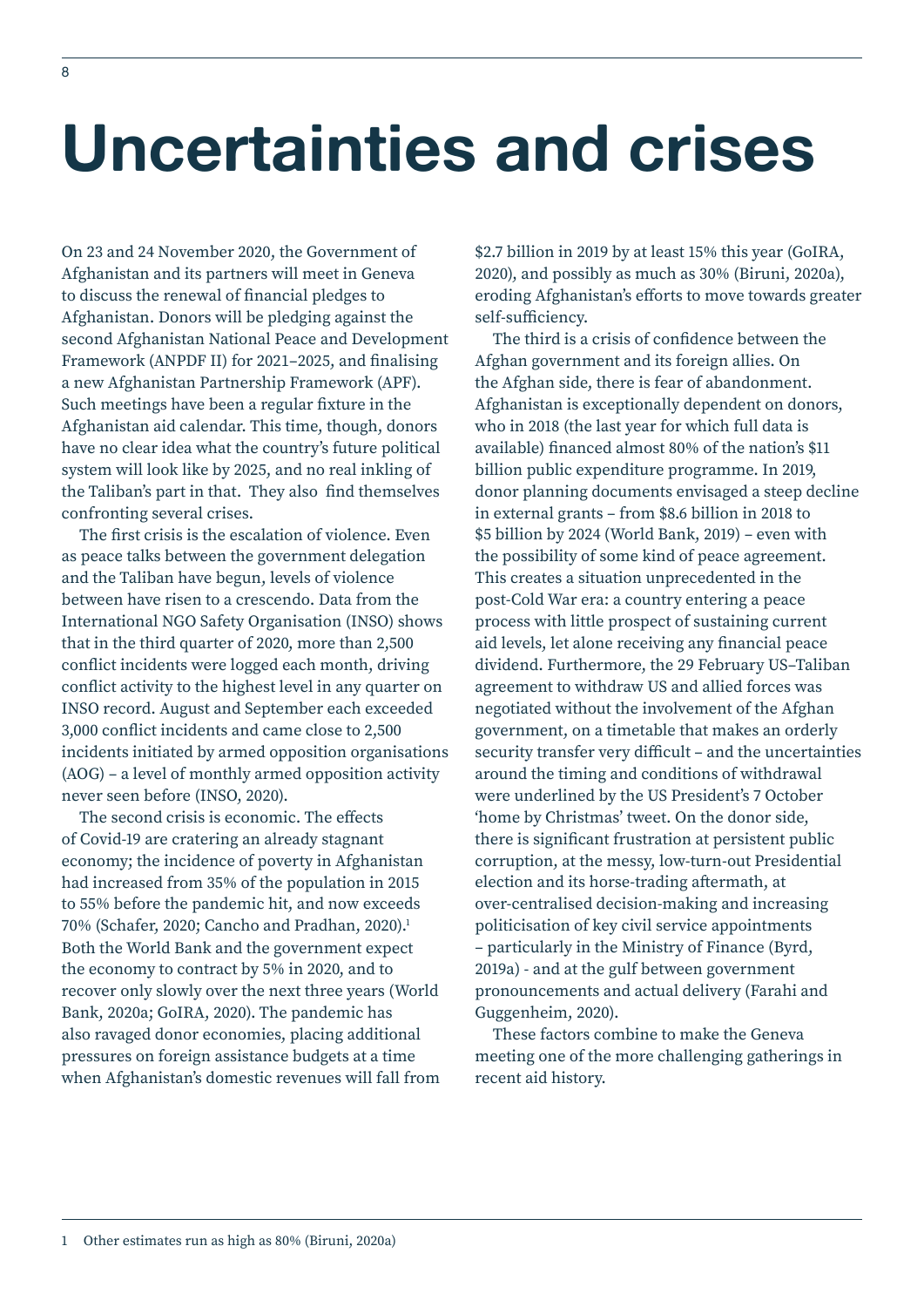# <span id="page-8-0"></span>**A brief look back**

The story of aid to Afghanistan over the past 20 years has been extensively documented (to name just a few recent reviews, see SIGAR, 2018a; Urwin and Schomerus, 2020; and Zürcher 2020). Foreign aid has contributed to some impressive achievements in the country, including the revival of Afghan national governance, the growth of civil society and unprecedented advances in the status of women and in girls' education. The Ministry of Finance's domestic revenue receipts are comparable to the average for other low-income countries, the Central Bank maintains a stable monetary policy and the capability of the Afghan National Army is growing. Community development councils have overseen rural infrastructure provision across much of the country, and access to health, education, sanitation and clean water and mobile phone networks have all improved immeasurably since the 2000s. In 2009 – the first year in which Afghanistan's human indicators were estimated by the United Nations – the country's Human Development Index (HDI) was the second-worst in the world; by 2018, it lay above the mid-point for the 35 poorest countries (UNDP, 2009; 2018).

The financial outlays have been extraordinary: the US alone provided \$133 billion by 2019, much of this for security. Adjusted for inflation, this exceeds the entire amount spent on the Marshall Plan in Western Europe after the second world war (Whitlock, 2019). The Word Bank and the Organisation for Economic Co-operation and Development (OECD) measure official development assistance (ODA) to Afghanistan at \$72 billion between 2002 and 2018, the most to any country during this period. And yet - insecurity is rising, the economy is moribund and Afghan society is increasingly inegalitarian (Clark, 2020), and the way that donors have chosen to deal with Afghanistan has a great deal to do with this. For all of ODA's achievements, much about Afghanistan's

aid experience reads like a primer on how not to approach state- and nation-building.

Several explanatory factors stand out. The first is the subordination of civilian aid to security and counterterrorism objectives. Development assistance was conceived of in peace- and state-building terms, but has been unable to cope with the security and political implications of active conflict. This conflict is in part a consequence of the 2001 Bonn Agreement that both excluded the Taliban and privileged various corrupt, abusive powerbrokers who were then provided massive, often covert financial support to win a war that their own predations were helping intensify (Carter and Clark, 2010; Giustozzi, 2012; Gopal, 2014). Political pressure to focus aid resources on insecure regions for stabilisation purposes often led to disastrous results, including the militarisation of aid, increased corruption and weakened state legitimacy (Fishstein and Wilder, 2012; Böhnke and Zürcher, 2013). Persistent lack of basic security has hampered project implementation and monitoring, causing delays, spotty supervision, weak monitoring and heavy cost overruns (OIG, 2015; SIGAR, 2016; 2020).

A second factor was that donors ignored, or at best underestimated the power of informal networks and power arrangements to subvert public institutions and undercut Afghan reformers. As Roberts and Russell (2020) note, donors often fail to understand the societies in which they work – particularly the importance of kinship and patronage networks – and overestimate their own ability to create facsimiles of an idealised democratic state. An exemplar of this thinking is the overambitious 2018 Geneva Mutual Accountability Framework, in which donors focused on paper reforms and statistical targets unlikely to affect the behaviour of Afghanistan's key powerholders. Moreover, linking unrealistic demands to future assistance encourages cycles of what has been called 'isomorphic mimicry', a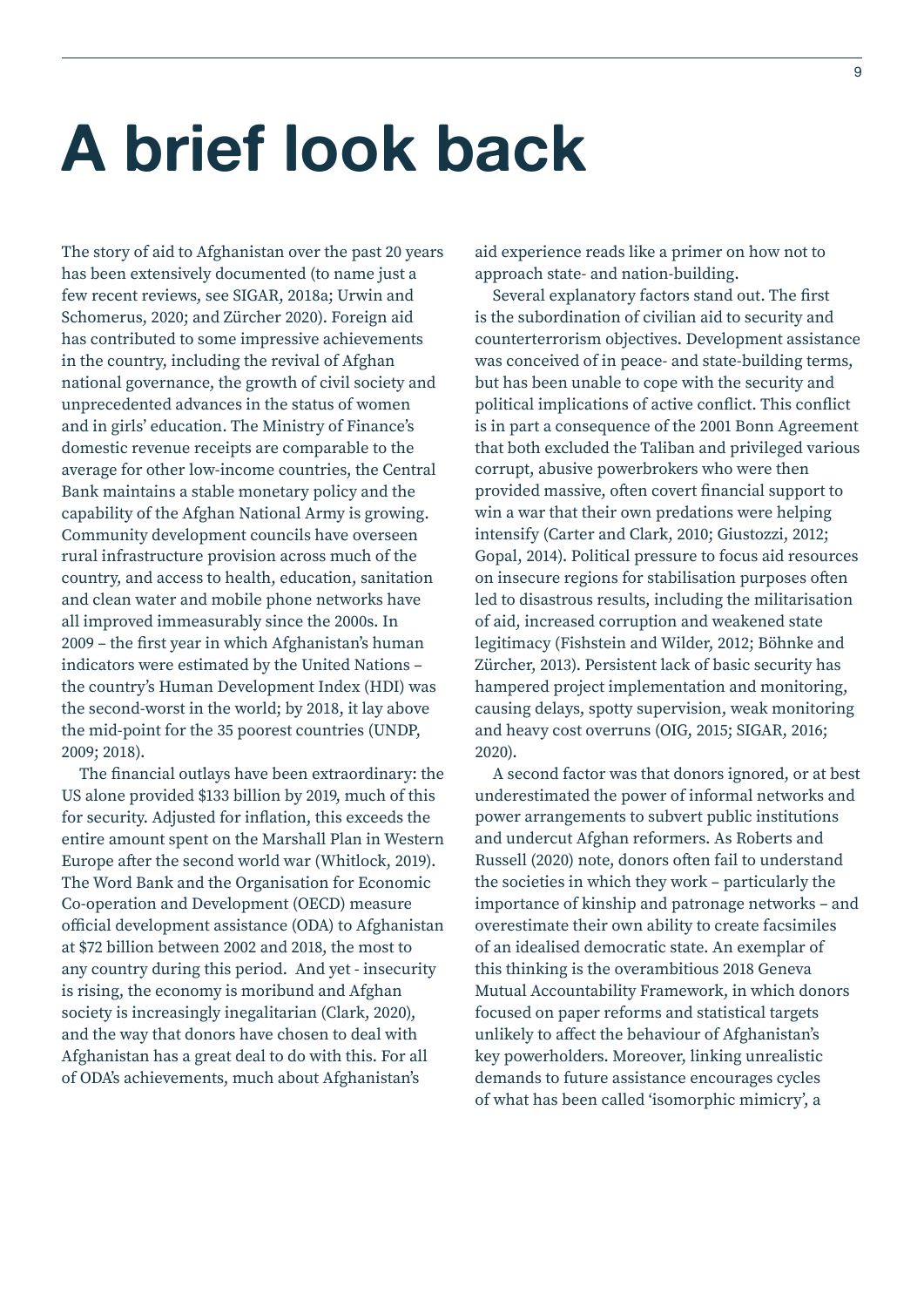biological term that describes how some organisms evolve to look like others, copying their forms but not their functions (Andrews et al., 2017). $2$  Such mimicry has also provided ammunition to the Taliban, who accuse the government of embracing alien norms that undermine Afghanistan's religious and social integrity.

A third factor was the failure of donors to focus ODA sufficiently on creating the public institutions necessary for stable statehood (World Bank, 2011). It is revealing that several of our interviewees – government, donors and analysts alike – stressed that donors don't know how to 'fix governance' in Afghanistan. The record bears this out. And although it would be naive to pin everything on the donor community, the malign tendencies of leading powerholders were turbocharged by the amount of money injected into a tiny economy (with gross domestic product amounting to only \$2.5 billion in 2001). Laudable government-led efforts to help build core systems, programmes and national institutions – exemplified by the National Solidarity Program from 2003 onwards – were often undercut

or overwhelmed by donor-driven, off-budget projects that sought immediate impact. The post-9/11 security frenzy and the sheer quantity of available funds led to a confused, disoriented rush to deliver 'results'. The list of unproductive outcomes is a long one: high overhead costs, raiding the government for Afghan talent, prioritising rapid spending over quality, leaking funds to the unscrupulous, creating redundant systems, distributing resources inequitably, short-changing sustainability (Waldman, 2008; Kapstein, 2017; ATR Consulting, 2018; Zürcher, 2020). It is doubtful that any nascent state structure could have navigated such a financial blizzard.

The drawdown of US troops has provoked much scenario-planning, with outcomes ranging from state collapse to a peace deal that would allow the distortions of the counterterrorism imperative to be set aside. Right now, however, donors find themselves obliged to pledge against a future that is unusually hard to predict.

In approaching such a formidable task, donors should begin by understanding how much support Afghanistan will need under *any* form of governance.

<sup>2</sup> The numerous anti-corruption strategies and structures established in Afghanistan over the past five years being one such example (Bjelica, 2019). The psychological consequences of mimicry have been recently explored by Krastev and Holmes (2020), cited by Farahi and Guggenheim (2020 in press). Writing about post-Soviet Eastern Europe, Krastev and Holmes point to the assumption of moral superiority by those whose institutional forms are imitated (the liberal West), and the political and cultural resentments this causes in 'aided societies' – resentment both of the imitated and of the local imitators who benefit from this mimicry (government officials and their associates).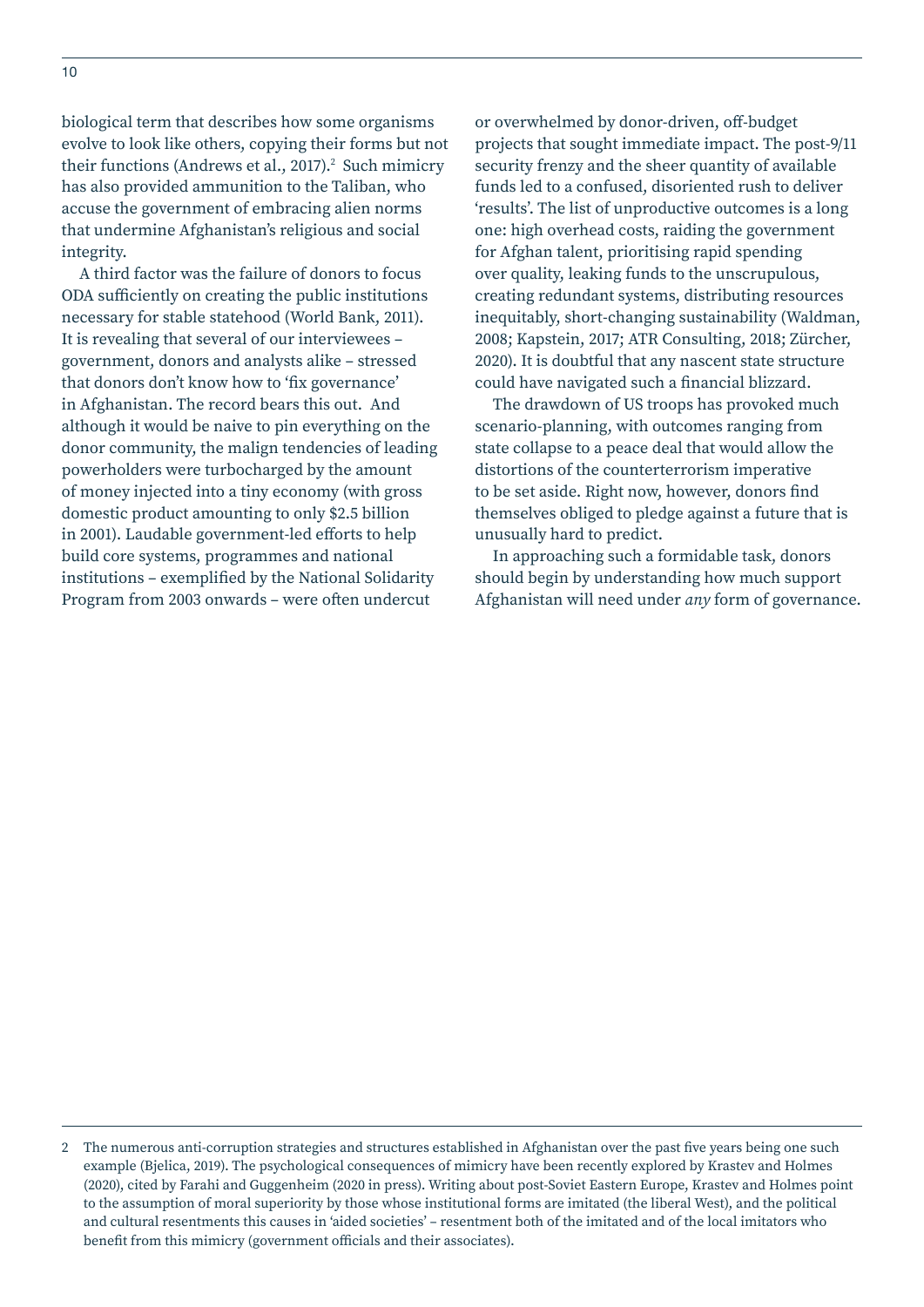# <span id="page-10-0"></span>**Going forward, how much aid is needed?**

It is possible to estimate how much it will cost to run a functioning state, whoever is in charge. Recent calculations (Haque and Roberts, forthcoming 2020) argue that state functionality can be preserved if overall public expenditures are reduced by around one-fifth – that is, from \$11 billion to \$8.6 billion per year, with donor grants declining from \$8.6 billion to \$6.6 billion per year, provided that these cuts are sufficiently gradual and properly targeted. The domestic fiscal damage from Covid-19 suggests that donors should, as a prudent minimum, sustain 2018 levels of assistance in 2021. This would both ensure that critical security and civilian expenditures are funded and would emphasise their continuing commitment to a peaceful settlement. We discuss the question of the conditions under which this assistance should be provided later in this note, under 'What should a new partnership framework look like?'.

On the **security side of the ledger**, aid could be reduced from \$4.8 billion in 2018 to some \$3.6 billion by 2025/26, mainly through reductions in off-budget personnel, capital and O&M expenditures (Haque and Roberts, forthcoming 2020). Here the only donor of consequence is the United States, which currently contributes some 95% of donor security funding (and 80% of all security spending in Afghanistan). This proportionality will not change any time soon; with security expenditure the cornerstone of state stability, substantial US security assistance remains essential over the coming years.

Turning to **civilian aid** – that is, developmental and humanitarian assistance – Haque and Roberts suggest this could be reduced from \$3.8 billion in 2018 to perhaps \$3.0 billion by 2025/26. Civilian contributions are more evenly shared: the US was the largest single donor, providing over \$920 million in 2018, but 76 percent of the total came from other sources (including \$1.8 billion from EU countries and institutions). Reductions should once again come largely from off-budget development programming, with donors concentrating their efforts on supporting core government functions and a limited number of national development programs. Humanitarian funding in 2018 totalled some \$0.7 billion, and at least this much will be needed in 2021.

The suggested reductions are predicated on two factors. First, the limited ability of domestic revenues to replace donor commitments, particularly in light of Covid-19. Using relatively cautious assumptions, Haque and Roberts anticipate domestic revenues of \$4 billion per annum by 2030.<sup>3</sup> Second, donors should not imagine that new state income sources – additional commitments from regional countries, earnings from mineral extraction, access to concessional lending, and so on – will have any dramatic fiscal impact in the near term. Sustaining a viable Afghan state will depend for some time to come on significant, predictable levels of assistance from current donors.

<sup>3</sup> This compares with a more optimistic Government of the Islamic Republic of Afghanistan projection of US\$4.8 billion per annum by 2030, which assumes rapid improvements in revenue compliance and the introduction of a value added tax in 2021 (although the introduction of the VAT has now been delayed until at least 2022).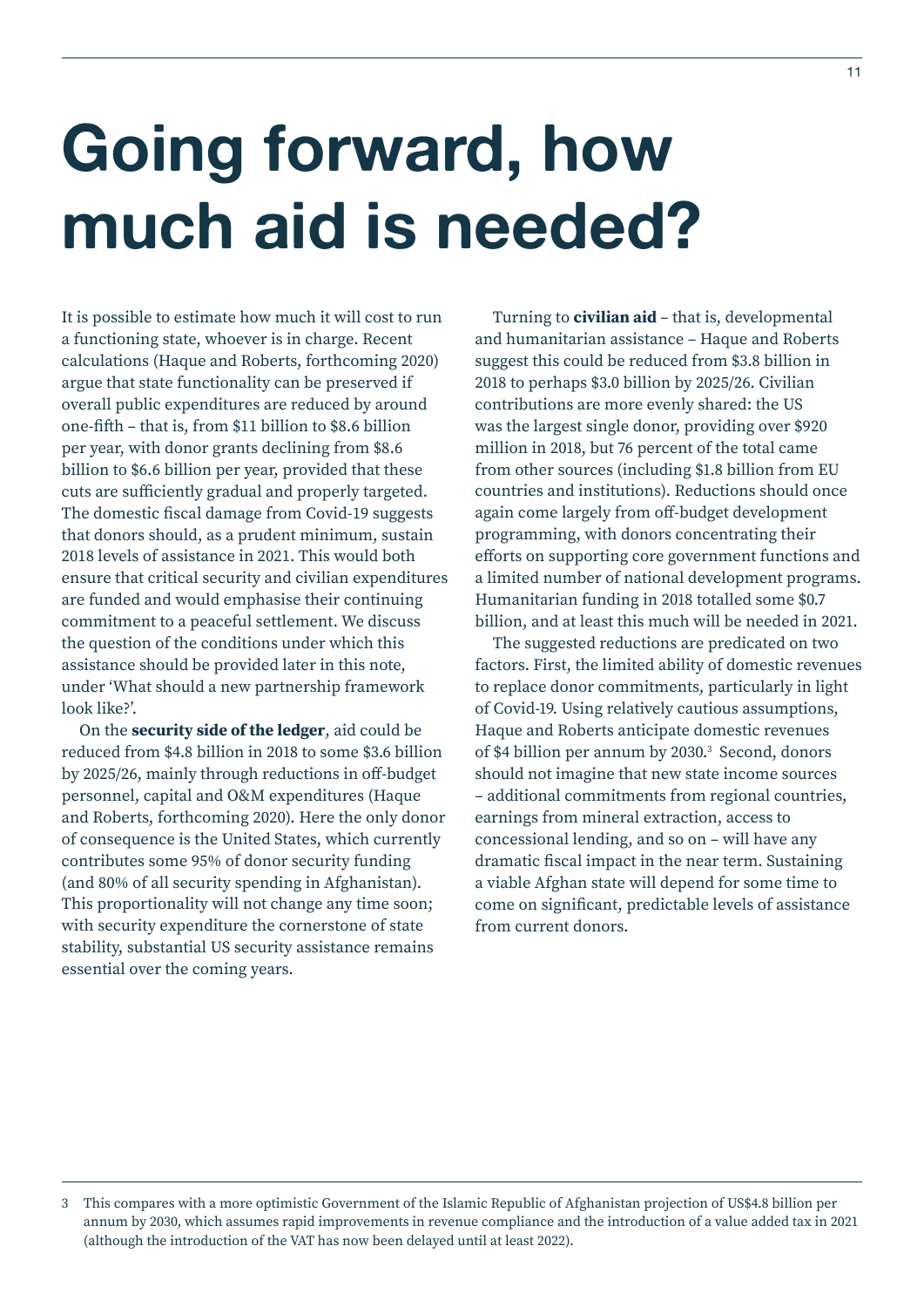# <span id="page-11-0"></span>**How can future aid avoid the worst mistakes of the past?**

The civilian aid extravaganza peaked in 2011, and by 2018 annual transfers had already halved. A further 20% reduction in ODA looks manageable, given the residual waste in the system. For better or for worse, donors have made themselves co-owners of an economy that has grown well beyond the boundaries of self-sufficiency. To help it move in a constructive direction, they will need to put more faith in Afghan reformers while simultaneously holding public officials to account in ways they have not been prepared to do in the past. At the same time, they need to appreciate that aid-based patronage has become an integral part of Afghanistan's political system. As one of the more promising (and discarded) government anti-corruption strategies states (GoIRA, 2017):

The World Bank's 2011 World Development Report on Conflict, and Development found that successful recovery from conflict took on average 35 years. This timeframe seems appropriate when dealing with the deep institutional pathologies that are the breeding grounds of corruption. The fight against corruption will be a marathon, not a dash.

**What are some of the directions that aid policy can usefully take?**

# **Support a realistic, prioritised national strategy**

Development theory tells us that governments and their donor allies need to commit to a single national strategy, and that in situations of violent conflict this strategy should focus on tackling the destabilising grievances that prolong or precipitate violence – some of which will be economic, others not (World Bank, 2011; International Dialogue, 2016). Knowing what to do first, and what to keep doing, is essential in a resource-constrained environment; a strategy based on grievances, or 'drivers of violence', will clarify priorities in ways that conventional economic planning cannot do. It will also reveal how the various ODA 'silos' – security, humanitarian, development and security – necessarily complement one another (Roberts and Russell, 2020).

The government's draft ANPDF II calls for all donor partners to get behind the 'single, countryled framework' it represents, and this has been accepted by donors – in principle. At a conceptual level, ANPDF II integrates security, political and developmental objectives with the need to counter the poverty shock from Covid-19, and balances shortterm needs with a medium-term drive for greater economic self-sufficiency. The fiscal framework (growth, domestic revenue) underpinning ANPDF II is reasonable, albeit optimistic with respect to domestic revenues. Assumptions about future aid requirements are plausible; they accept that foreign assistance will decline (in pleasant contrast to some of the documents circulating in 2019, which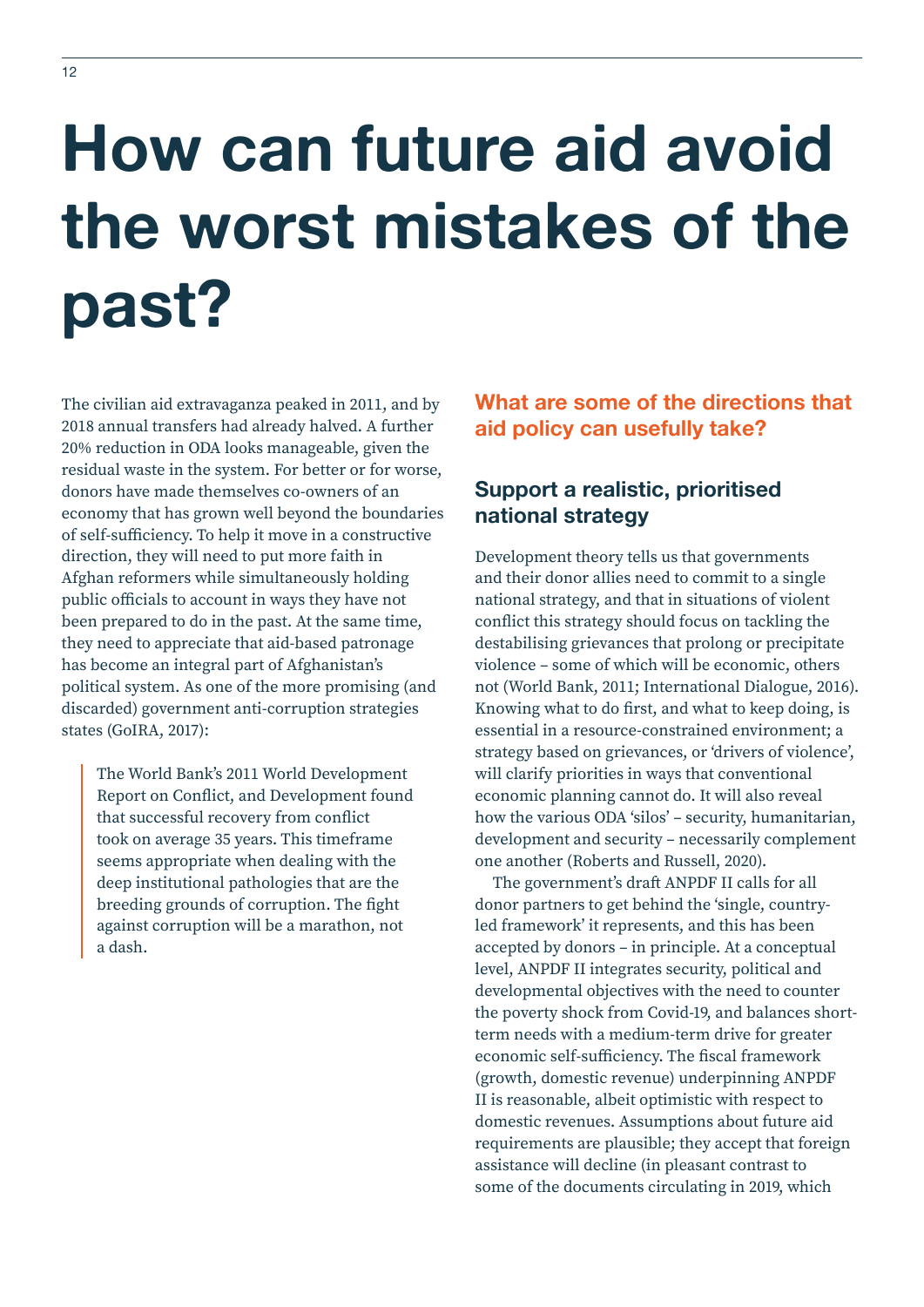<span id="page-12-0"></span>included unrealistic speculation about a donor peace dividend).<sup>4</sup>

The obvious caveat, of course, is continuity in Afghanistan's governance. ANPDF II expresses 'hope for a peace agreement whereby the Taliban join the government and pursue their objectives through political means' but is silent on what this could mean for future priorities, policies and programmes. The unstated implication in the document is that the Taliban would play a relatively minor, 'containable' role, and that investors and donors would adjust without much demur. These are big assumptions, and we return to them at the end of this note.

However - the draft ANPDF II insists that 'Priorities need to be vetted for operational realism, sequenced, and implemented within this reality' – and then falls into a familiar planning trap: pillars and themes are articulated and a variety of programmes organized under them, but no true prioritisation filter is apparent. The growing list of National Priority Programs shows how the concept has become increasingly elastic and has lost its original force. 'Strategy creep' is common in most national plans and donor country strategies and it can only be overcome if a clear basis for prioritisation is identified and adhered to.

The document claims to be responsive to 'citizen demands' but does not elaborate what these are or how they were assessed. As partners of the state, donors should advocate an approach based on tackling grievances – one that involves rigorous, continuous consultations with key segments of the population. Without prejudging the outcomes of such an exercise, its likely findings can be predicted from a number of sources. One recent review of the research into grievances (Biruni, 2020b) highlights the following:

- **• insecurity and violence**, including violence against women
- **• injustice**, specifically corruption, inequitable service delivery, bias in the courts, and the impunity of the powerful, including militias and the police
- **• mistrust** of the current electoral system
- **• economic and social exclusion**, in particular of less powerful ethnic groups and those on the peripheries of the state
- **• foreign interference** and perceptions of the threats it poses to Afghan traditions, religion and dignity.

Focusing on critical grievances would provide ANPDF II with the organising principle it currently lacks, and would privilege essential measures over medium-term requirements (though not to their exclusion).

#### **Help build legitimate institutions**

Roberts and Russell (2020) make several points about national institutions. First, the more successful 'exits' from persistent civil conflict described in the World Development Report on Conflict, Security and Development (World Bank, 2011) have always relied upon the creation of national institutions<sup>5</sup> able to manage citizen grievances around violence, injustice and economic opportunity. Second, evidence shows that 'building legitimate, effective national institutions is the work of a generation or more'. And third, donors have found it difficult to provide sustained, decades-long support for institution building and to do so in ways that acknowledge the political tensions inherent in the process. That does not mean that donors cannot rise to the task, though. Indeed, the record in Afghanistan does reveal years of sustained, constructive support to key institutions such as the ministries of Finance, Public Health, Rural Rehabilitation & Development and the Afghan National Army, even if capacity building was not originally conceived of in increments of 10 to 20 years, or provided in an entirely consistent manner.

For Afghanistan's present purposes, bearing in mind the need for strategic focus and given donors' dissatisfaction over public corruption and declining operational effectiveness, it would be sensible to agree with the government a shortlist of those

- 4 ANPDF II estimates foreign grants at \$3.8 billion for 2018, and the framework's base case scenario requires an average of \$3.3 billion per annum. If revenue expectations are moderated somewhat, this aligns with Haque and Roberts (forthcoming 2020). Applying ANPDF's methodology to Haque and Roberts' calculations gives an average aid requirement of about \$3.3 billion per annum for the five-year period of ANPDF II.
- 5 'It is worth stressing that when the WDR 2011 refers to "national institutions", the term is intended to signify institutions of importance to the stability of the nation – not only central government institutions. The term thus encompasses local/ decentralised chapters of government, as well as civil society organisations.' (Roberts and Russell, 2020).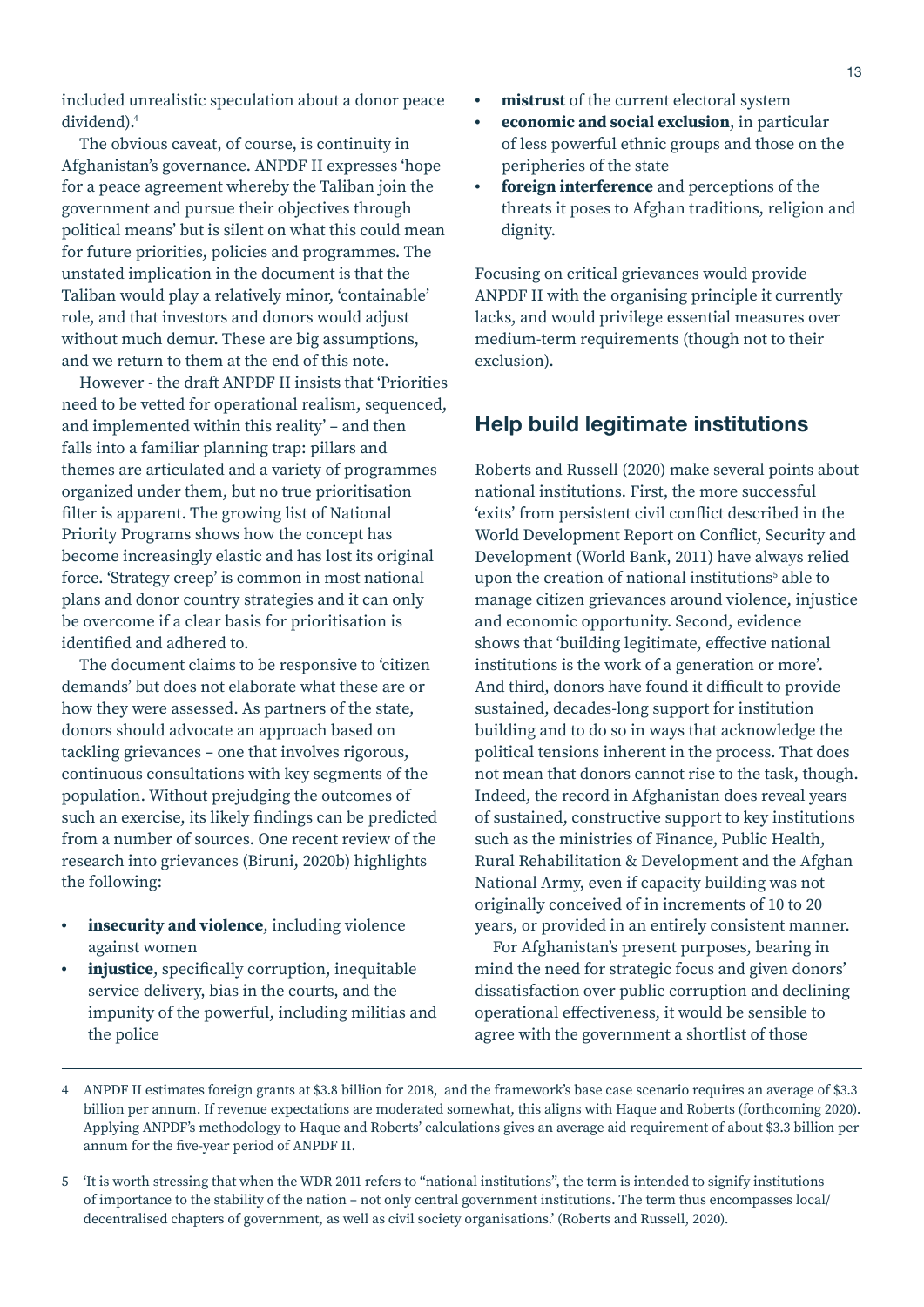<span id="page-13-0"></span>programmes that have the greatest potential to reduce instability – and for donors to then focus their support both on these programmes and on the institutions responsible for delivering them. Farahi and Guggenheim (2020) further argue that donors should support reform-minded Afghans by insisting that key positions in a select few ministries be staffed by capable technocrats who have secure tenure, that new projects only be financed if ready for implementation (i.e. there is serious government and community ownership and adequate counterpart budget and staffing) - and if regular, credible auditing can be guaranteed. Farahi and Guggenheim see this as a realistic and politically savvy way of ring-fencing key activities in today's patronage- and rent-based political system.

### **Counter rising poverty through emergency job creation**

Covid-19 has fuelled Afghanistan's economic stagnation and is deepening the country's impoverishment. This will have two specific negative impacts: first, it will amplify the grievances of those who already feel excluded or dispossessed; and second, it will reduce licit patronage flows. This latter could destabilise existing power arrangements and further encourage illicit, more violent alternatives – extortion, illegal taxation, narcotics and land predation.

But how can much-needed economic growth be generated quickly? What can be done now, before the kinds of medium-term initiatives espoused in ANPDF II bear fruit? The country's slide into poverty cannot be addressed through relief programs: national livelihoods need immediate attention. Medium-term job creation features strongly in ANPDF II, but the country must first get past the short-term; today's moribund job creation outlook will not be corrected by market forces alone. ANPDF II stresses the livelihoods issue and lays out a number of promising programmes but does not sequence them. No clear choices are made between short-term initiatives (such as the 2020–2022 Economic Stabilization and Stimulus Package EZ-Kar, and PLACED) and mediumterm employment generation (through agricultural intensification, mining or small-scale labourintensive industrial development).

Emergency employment programmes have a mixed history in Afghanistan: many initiatives, some successful, none sustained at scale (ILO, 2012; Mercy

Corps, 2015). Reluctance at investing heavily in such programmes is understandable; governments and most donors see them as second-best alternatives to structural employment, in some cases interfering with markets and diverting scarce resources. Regrettably, though, Afghanistan now faces a livelihoods emergency. Deepening poverty, the rapid structural growth of the labour force, the collapse of foreign labour migration and the potential need to cater to large numbers of IDPs, refugees and former combatants all argue for a massive focus on national livelihoods. At the heart of this should be a labour-intensive job creation effort on a scale akin to India's National Rural Employment Guarantee Act – something that no donor-generated project can achieve.

Fortunately, a suitable platform exists in the community development councils created under Afghanistan's National Solidarity Program and now incorporated into the Citizens' Charter Afghanistan Program (CCAP). The draft ANPDF II states that 'we will further expand the Citizen's Charter program to support people who are vulnerable and whose livelihoods are affected by the Covid-19 pandemic', and donors should channel funding into the CCAP for these purposes, committing themselves to supporting high levels of short-term job creation for the next several years. If the menu of CCAP projects is suitably broadened and labour content standards clearly specified, this could make a major contribution to (1) climate change, by focusing on check dam construction, soil conservation measures, flood protection works and reafforestation; and (2) infrastructure provision and maintenance (community housing, roads, mosques, etc).

We are not suggesting that immediate problems should crowd out all medium-term development: rather that the former should be addressed in ways that contribute to the latter.

## **How should donor assistance be delivered?**

Donors should provide more aid on-program and onbudget. The proportion of grants delivered on-budget in Afghanistan has risen from around 10% in 2008 to more than 33% today (and about a half of all civilian expenditure). The potential advantages of on-budget spending are well-known: they include greater cost efficiency, enhanced economic multiplier effects, better alignment of donor contributions with core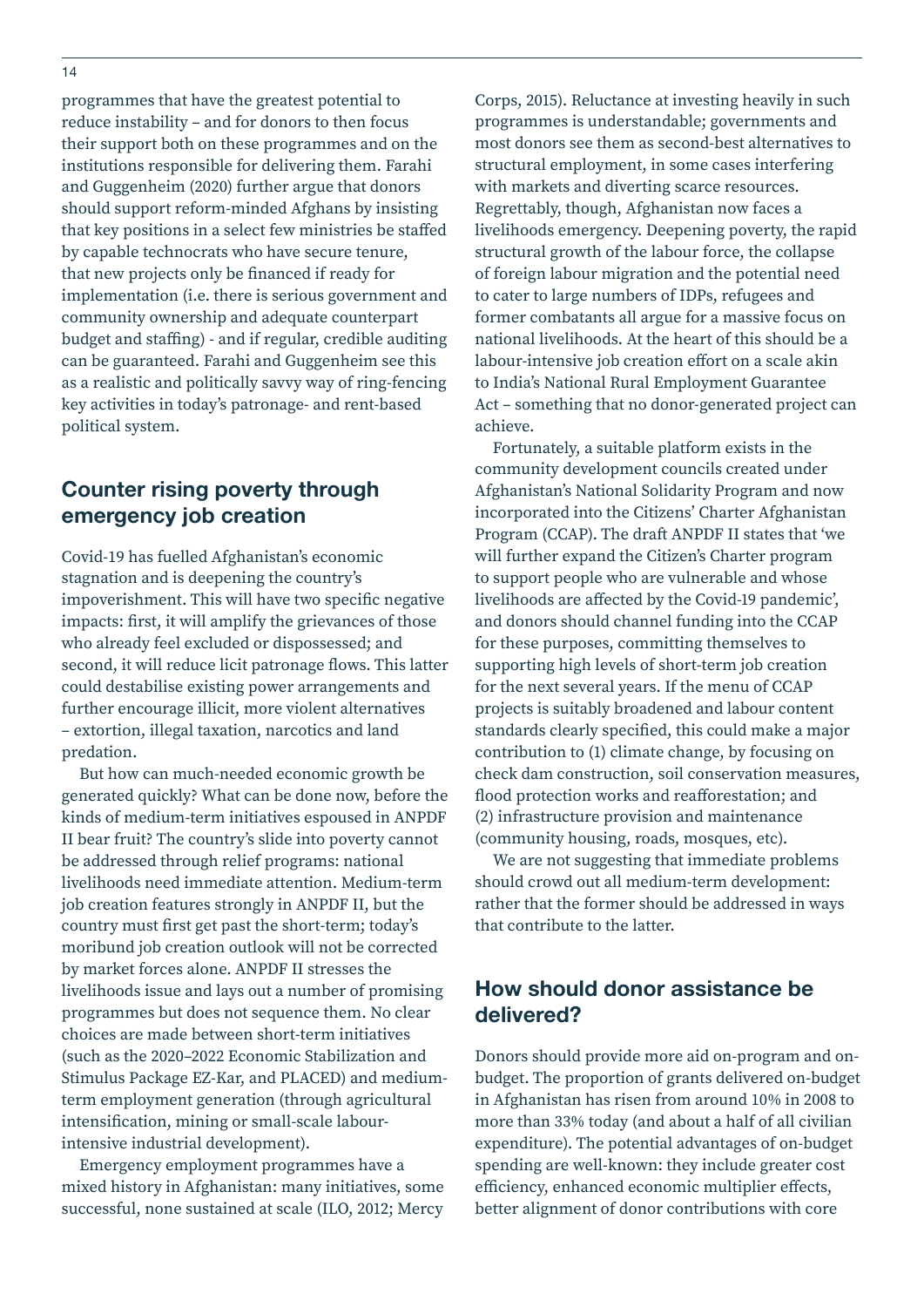government priorities, and reinforced government systems (OECD, 2011; Brookings, 2016). Conversely, the disadvantages of off-budget assistance in Afghanistan have included fragmentation, increased costs<sup>6</sup> and the inequitable distribution of benefits (Ruttig and Bjelica, 2018). To quote a report to the US Senate Committee on Foreign Relations (US Senate, 2011):

Off-budget funding has significant downsides. It can weaken the ability of the Afghan state to control resources, which results in donor duplication, and can fuel corruption. It has also led to the creation of thousands of donor-driven projects without any plan for sustaining them, including 16,000 CERP projects funded by the military at a cost of over \$2 billion.

The draft ANPDF II correctly identifies the national budget as the main instrument of prioritisation, asking donors to direct a greater proportion of their assistance into government programmes and to report on all residual off-budget assistance (off-budget programming does have its place – for humanitarian assistance, for institutional support to CSOs and NGOs and for some major infrastructure projects, which are arguably best outsourced to experienced international contractors).

Understandably, though, donors will remain unconvinced by on-budget theory unless they see convincing government progress on both public corruption (in particular, corruption supported through the national budget) and programme delivery. Shortcomings in these areas appear to justify off-budget spending. Donors currently lack faith in the sincerity of the government's efforts to reduce corruption, and recent years have seen a deterioration in the effectiveness of ministries such as Finance and Rural Rehabilitation & Development, due to politicised appointments, vacancies, the proliferation of parallel structures in the Palace and the consequent lack of a clear policy-making process (Farahi and Guggenheim, 2020). If the government can show progress in addressing these issues, this would provide the quid pro quo for a more concerted shift of donor resources onto the budget, and into high priority national programmes.

The principal pooled on-budget instrument is the Afghanistan Reconstruction Trust Fund (ARTF), administered by the World Bank. In the words of the most recent independent review, the ARTF 'has provided critical funding and acted as a stabilizing resource when other external funding has decreased: without ARTF funding for broadbased social services and community development, observers believe the situation would have been more precarious' (Scanteam, 2017). As overall donor funding decreases, and if donors commit a greater proportion of their funds on-budget, the ARTF's relative importance will increase. The Scanteam review pointed to the lack of any overarching capacity-building approach, seeing the ARTF as too projectised and missing opportunities to strengthen core government systems. In response, the ARTF aims to reduce its portfolio to fewer, large national programmes, intensify support for reform though its Incentive Program, and provide more hands-on implementation support to key ministries (ARTF, 2018). ARTF donors also need to invoke sanctions when necessary – something they have been criticised for failing to do, not only because ARTF rules inhibit them but out of a reluctance to act when the rules do permit this (SIGAR, 2018b).

Closely related to the on/off-budget question is the existence of duplicative donor implementation systems and massive 'replacement' technical assistance, which are in part intended to serve as hedges against poor government performance. Donor-financed, self-standing Project Implementation Units (PIUs) remain a common feature of the Afghanistan development landscape, and the charges against such structures have a long ancestry (European Commission, 2008). Recently, though, the World Bank has defended PIUs as a sensible, results-oriented adaptation to the deficiencies of government performance in environments where institutions are weak or compromised (Blum et al., 2019), albeit as a 'temporary scaffolding'. As and if the Afghanistan government demonstrates an enhanced capacity to deliver on its promises, this scaffolding should be gradually taken down. Similarly, technical assistance, be it local or international, should be withdrawn from direct implementation as and when government delivery improves. Future experts

<sup>6</sup> World Bank analysis shows that the proportion of each dollar reaching Afghanistan through on-budget assistance is much higher (58 cents versus 20 cents), and that 'overhead' costs associated with on-budget assistance are much lower (for selected road projects, 12% versus 60% – see World Bank, 2012).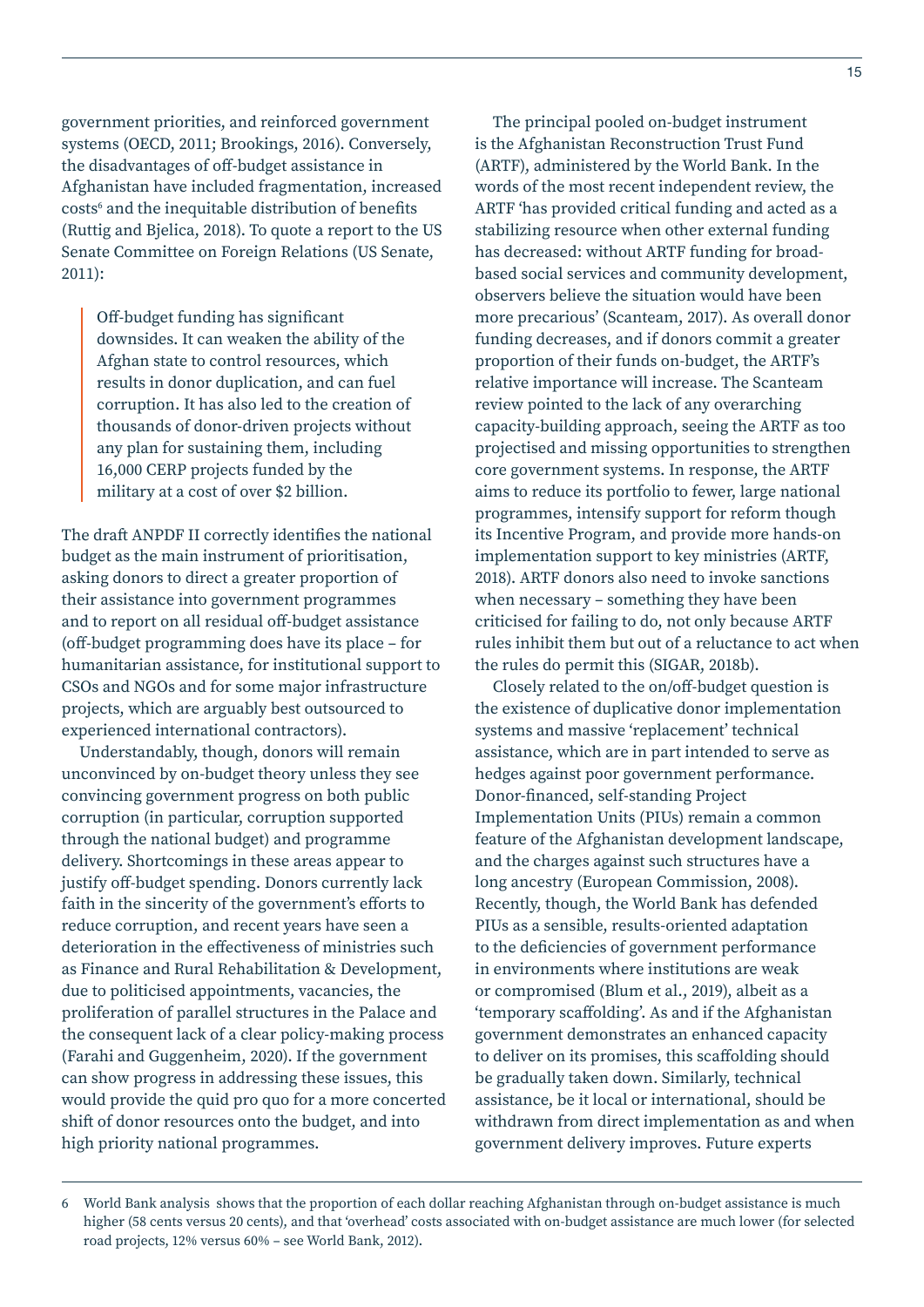should be selected and evaluated principally for their training and mentoring abilities. Both now and in the future, the most useful kind of foreign experts are likely to be those with direct experience of working in institutions similar to those found in Afghanistan – practitioners, not theorists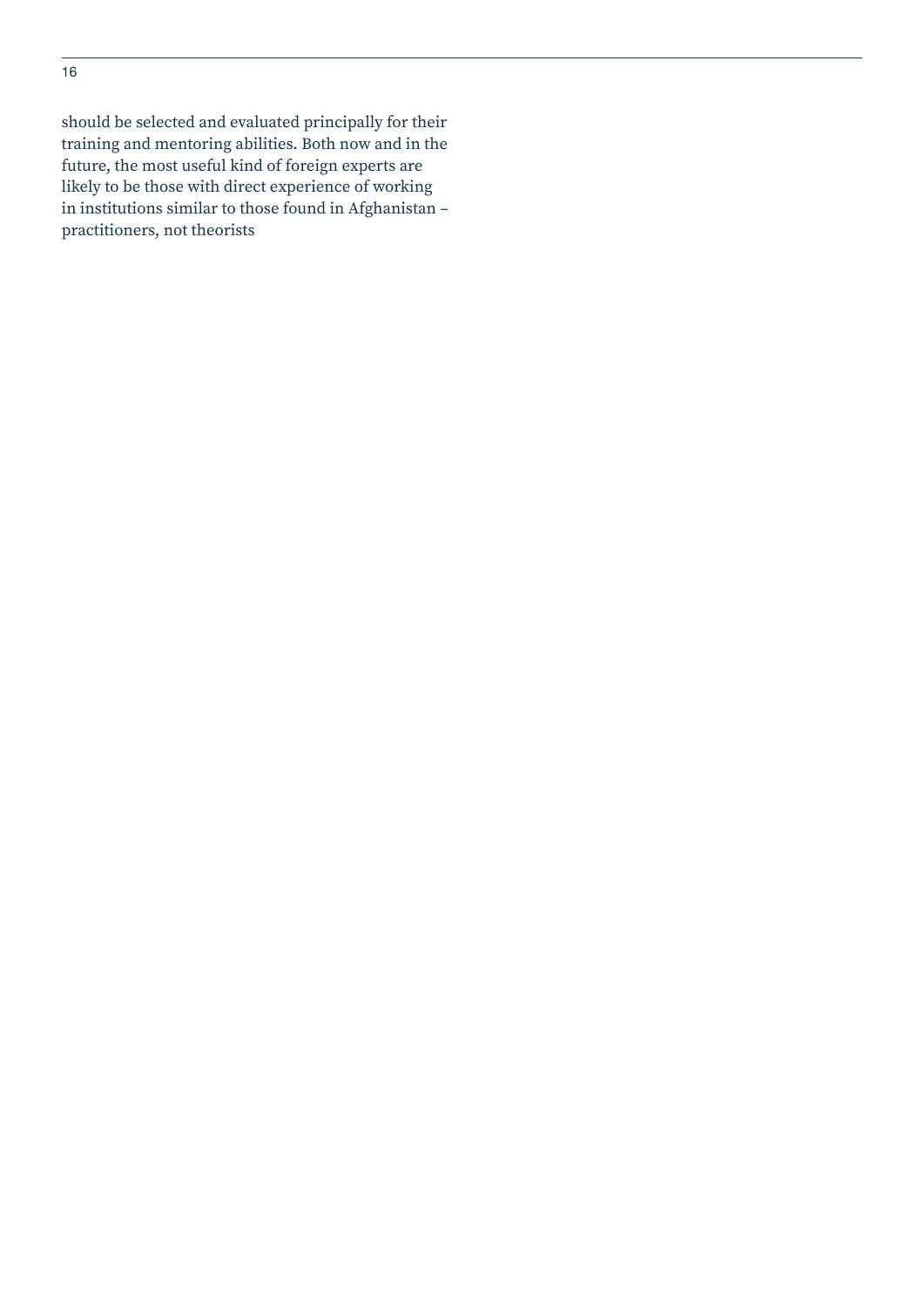# <span id="page-16-0"></span>**What should a new 'partnership framework' look like?**

Unlike national plans in other, less donor-dependent developing countries, the draft ANPDF II embraces the reality of donor conditionality, and a mutual accountability agreement is seen as an integral part of the government's strategy.

This is clearly positive – but the evolving drafts of the new Afghanistan Partnership Framework (APF) are misguided. Parts of the preamble are merely aspirational, such as affirming a 'commitment to ensuring full equality between women and men, girls and boys, in all aspects of life, political, economic and social'. The APF is unfocused, and contains too many conditions, a number of which conflate those results that the government can control with others that it cannot (for example, civilian casualties or perceptions of personal safety). Rather than amplifying the thinking of reformist Afghans – the true value of such a document – the draft APF is an 'offshore' product, written in an accusatory style liable to reinforce the perceptions of those who believe donors are treading on Afghan sovereignty. Nor is the precision of what is expected from the government matched by any clear donor performance benchmarks, such as annual commitments or annual on-budget disbursement percentages. The draft is maximalist with respect to democracy, human rights and gender, and will raise suspicion that the bar has been set impossibly high so that donors can withdraw their assistance if they do not like the look of a future government.

Specific flaws apart, the current APF draft is pursuing two divergent sets of objectives. First, it telegraphs to the Taliban donor expectations on democracy and human rights, as potential partners in a future government. Second, it aims to tackle shortcomings in performance by the *current* government. Using one instrument for two very different purposes invites confusion over responsibilities and limits the APF's ability to

monitor this government's performance. A more useful approach would be to prepare two documents: a normative piece that speaks to the Taliban, and a practical, results-oriented agreement with those who govern Afghanistan today.

With regard to the first such piece, backsliding on democracy, human rights and women's rights should be expected in a government in which the Taliban feature prominently – not least because the liberal modernisation agenda has many opponents in Afghan society. Donors need to thread various needles here, finding ways to establish benchmarks while avoiding conditioning *all* development assistance on the achievement or maintenance of unrealistic standards. Too absolutist a stance could lead to an aid shock that precipitates the very outcomes donors have been resisting for the past 20 years.

Our remaining suggestions relate to the second proposed document – the one that would be agreed with today's government. How might this be structured?

**First**, donors should help the government prioritise the ANDPF II, by increasing its focus on destabilising types of grievances.

**Second**, donors should either ask the government itself to propose a draft APF to work from, or should undertake the exercise jointly.

**Third**, any realistic partnership agreement should focus on a few measurable results (say 10, not 100) that address core grievances.

**Fourth**, donors need to be prepared to suspend elements of their aid when performance is truly unsatisfactory – something they have often been unwilling to do, in part because of inhibitions about cutting support to an ally in a time of war.

This document would logically focus on two key issues: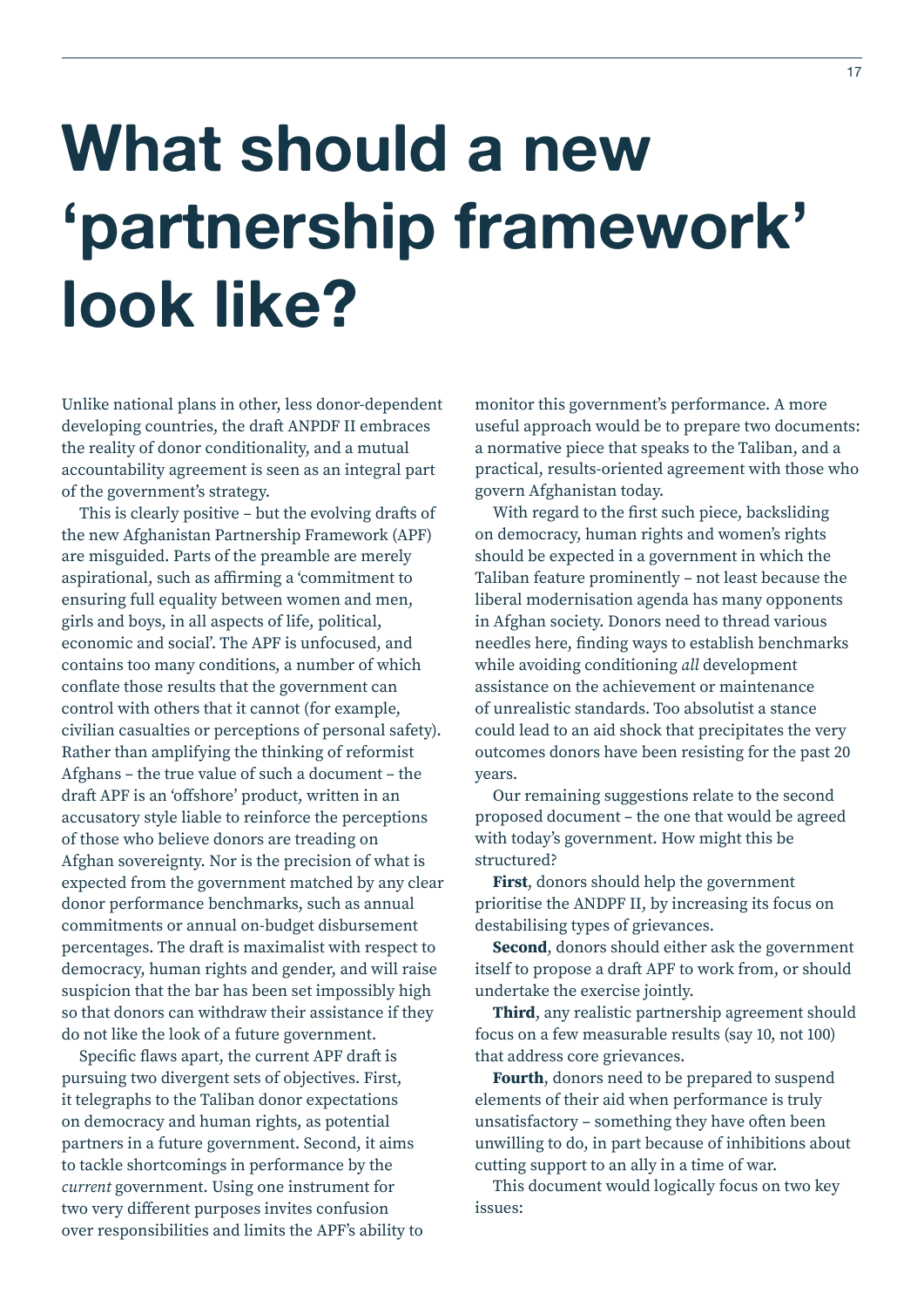### <span id="page-17-0"></span>**Corruption**

There is a plethora of past and present government plans and strategies, but little coherence between them, and limited enforcement. Donors are justified in objecting when the funds that come from their own taxpayers' pockets migrate into those of the powerful and the connected in Afghanistan: but donor permissiveness is a large part of the problem. A cornerstone of proposed ant-corruption measures in the APF draft is the creation of an independent anti-corruption commission. Here it is worth heeding a recent World Bank report (World Bank, 2020b):

Anti-Corruption Agencies (ACAs) have often been introduced in environments where other key institutions (for example the judiciary) were weak and/or captured by private interests. Moreover, the independence of the institutions (functional, budgetary and appointments), strategic focus, human and financial resources, and mechanisms for collaboration and coordination have not achieved the level that would enable them to be effective. ACAs have therefore not been successful in delivering according to their mandates and in line with citizens' expectations, and in many cases have not had any significant impact on the trends, types, and levels of corruption in their jurisdictions.

And rather than advocating vague aspirational (and unmeasurable) objectives – such as 'improving the culture of governance within state institutions towards greater integrity, honesty, fairness and the rule of law' – it makes better sense to focus on a few benchmarks directly related to donor funding, agree on how and when they will be monitored and withhold funding when standards are not met. One

such measure could be culling from the national budget projects initiated by Members of Parliament that have bypassed the government's own project screening process. A second could be reductions in the budget's (abusable) contingency funds. A third could be regular, independent audits of all national programmes that donors are explicitly financing. A fourth could be the systematic use of citizen project audits (Roberts and Russell, 2020).

### **Supporting key government functions and priority programmes.**

For the 2018 Geneva Conference on Afghanistan, the government (with World Bank assistance) prepared a list of high impact growth-oriented projects for donor funding. For present purposes, a grievanceoriented strategy reformulation could be used to identify 8 to 10 high-priority national programmes for donor funding; donors would then assure support for these key ministries and programs while insisting they implement merit-based recruitment, apply project readiness criteria and deliver regular audits. Byrd (2020b) puts it well:

In the new aid architecture and mutual accountability framework that is expected to come out of the Geneva conference, donors and government should avoid setting unrealistic expectations and instead seek stringent prioritization of expenditures and aid—in other words, doing less with less but doing it better. That means focusing on essential government functions and a few core development programs that have good track records and avoiding new or scattered initiatives with marginal impact or those that would take too long to achieve results.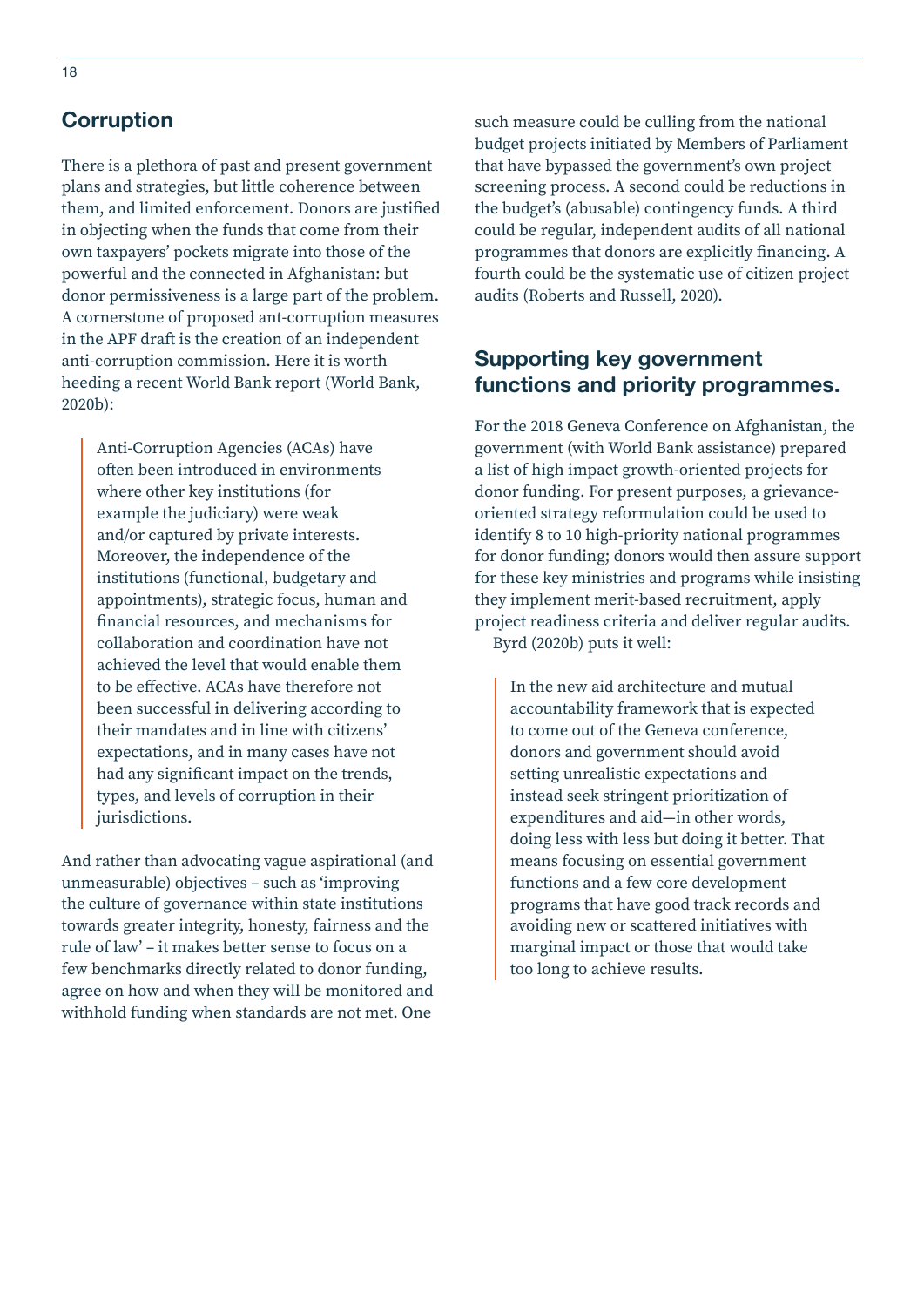# <span id="page-18-0"></span>**Dealing with uncertainty**

The pervasive uncertainties that surround Afghanistan's future might be seen as a reason for donors to commit financing for less than the full five years of ANPDF II. We believe this would be a mistake. First, a weak overall pledge at Geneva will reinforce Afghan perceptions that donors are abandoning the country, and this will have a material impact on the peace negotiations and on Taliban behaviour. Second, the essential needs supported by the APNDF II – security, a greater degree of fairness and a reduction in today's levels of poverty and deprivation – are common to all societies and cannot be achieved in Afghanistan without a significant donor engagement for many more years.

The major imponderable for donors is the Taliban, specifically whether they are willing to agree to a political settlement, and the extent to which they will change Afghanistan's governance arrangements if they do. Should peace negotiations stall and war continue without prospect of resolution, economic stagnation will persist, donor enthusiasm for sustaining high levels of security and civilian assistance will fade, and new attempts at peace-brokering will have to be found. If peace talks progress, donors and investors will look with apprehension at the possible extent and nature of Taliban influence on the state. Private resources may dry up, at least for a while, and donors will face difficult decisions: how far to tie future assistance to the maintenance of post-2001 progress on democratic representation and human rights, versus privileging

the stability and economic viability of a country that is more likely to export terrorism and enormous numbers of refugees should the economy fold.

While some decisions lie in the future, a wellstructured economic dialogue is needed with the Taliban now: on the nature of the economy, its extreme fragility and the realities of modern-day government–donor relationships. It is reasonable to assume that the Taliban do not wish to be identified with an economic collapse – and this is more likely if they control elements of the economy without appreciating what this entails. It is also possible that the Taliban see the economy as a source of patronage and rents, as have recent governments, and that this could further hasten Afghanistan's economic demise; the consequences of this perspective also need to be discussed. In many other post-war environments where controversial former combatants have acceded to state power – such as Bosnia-Herzegovina, the West Bank and Gaza and Southern Sudan – international financial institutions have played a behind-the-scenes role in acquainting erstwhile revolutionaries with the basics of economic development. There is a need for this in Afghanistan and in Doha, as it serves no one's interests to regard such issues as footnotes to the main political story. Any such process should obviously be constructed as a three-way dialogue, involving the government and its negotiation team.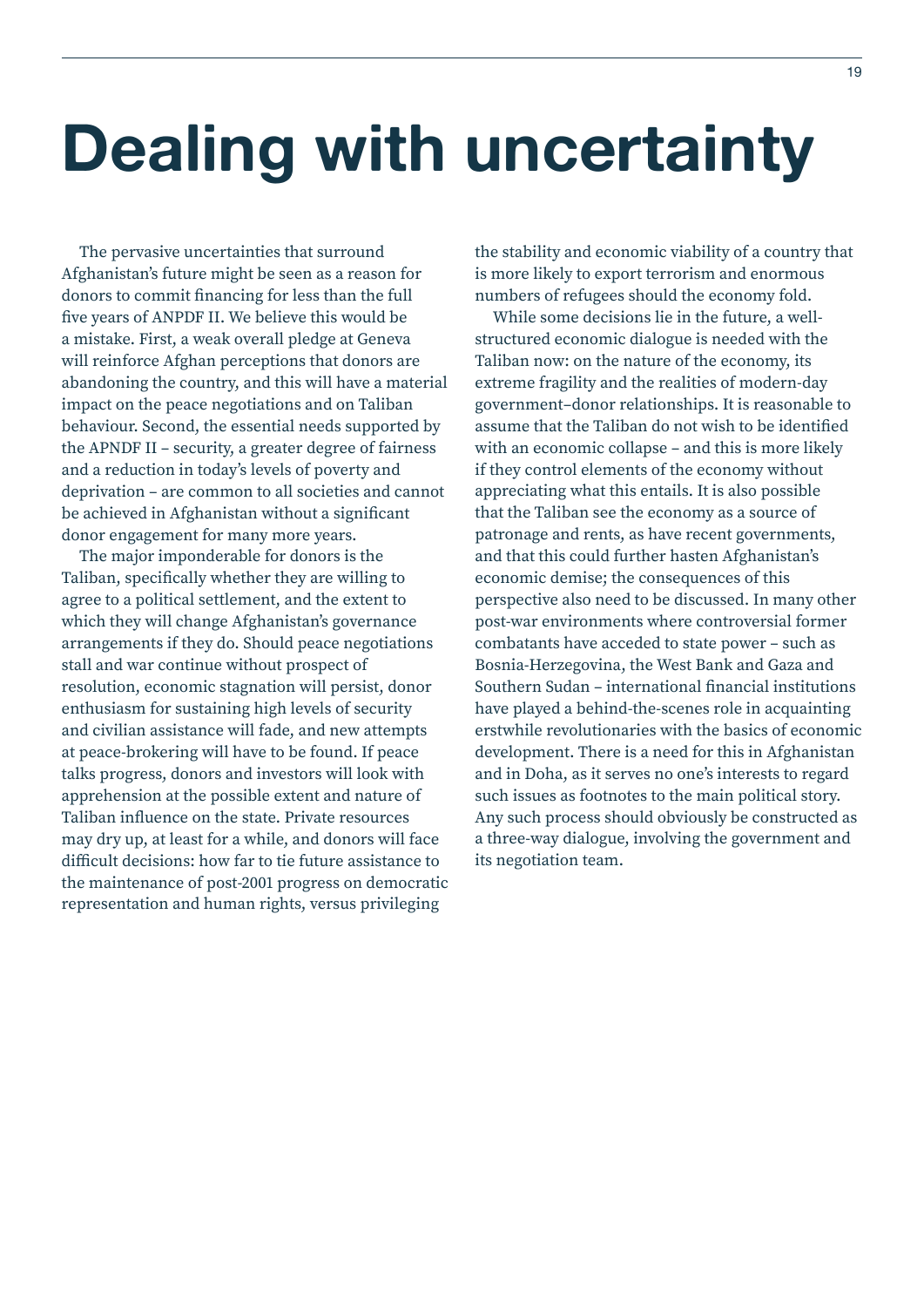# <span id="page-19-0"></span>**References**

- Andrews, M., Pritchett, L. and Woolcock, M. (2017) *Building state capability: evidence, analysis, action*. Oxford, UK: Oxford University Press.
- ARTF Afghanistan Reconstruction Trust Fund (2018) *Afghanistan Reconstruction Trust Fund Partnership Framework and Financing Program, FY 1397-1399* (20182020). Kabul: World Bank Group

ATR Consulting (2018) *Aid effectiveness in Afghanistan*. Oxford: Oxfam

- Biruni Institute (2020a) *Afghanistan Economic Outlook Volume I, Issue II, July 2020.* Kabul: Biruni Institute Biruni Institute (2020b) *Afghans' grievances and hopes: an individual/community level analysis*. Kabul: Biruni Institute
- Bjelica, J. (2019) *Afghanistan's anti-corruption institutions: too many, and with too few results*. Kabul: Afghanistan Analysts Network
- Blum, J.-R., Ferreiro-Rodriguez, M. and Srivastava, V. (2019) *Paths between peace and public service: a comparative analysis of public service reform trajectories in postconflict countries*. Directions in Development Series. Washington DC: International Bank for Reconstruction and Development/World Bank
- Böhnke, J.R. and Zürcher, C. (2013) 'Aid, minds and hearts: the impact of aid in conflict zones' *Conflict Management and Peace Science* 30(5): 411–432
- Brookings Institution (2016) *Aid effectiveness in fragile states: how bad is it and how can it improve?* Washington DC: Brookings Institution
- Byrd, W. (2020a) *Dismembering Afghanistan's Ministry of Finance*. Washington DC: United States Institute of Peace
- Byrd, W. (2020b) *Afghanistan Donor Conference 2020: pitfalls and possibilities*, Washington DC: United States Institute of Peace
- Cancho, C. and Pradhan, T. (2020) 'Mitigating the poverty implications of Covid-19 in Afghanistan'. 16 August, World Bank Blog
- Carter, S. and Clark, K. (2010) *No shortcut to stability: justice, politics and insurgency in Afghanistan*. London: Royal Institute of International Affairs
- Clark, K. (2020) *The cost of support to Afghanistan: considering inequality, poverty and lack of democracy though the 'rentier state' lens*. Kabul: Afghanistan Analysts Network
- European Commission (2008) *Reforming technical cooperation and project implementation units for external aid provided by the European Commission: a backbone strategy*. Luxembourg: Office for Official Publications of the European Communities Strategy
- Farahi, K. and Guggenheim, S. (2020 in press) *Pathways for post-peace development in Afghanistan*. Washington DC: United States Institute of Peace
- Fourth High-Level Forum on Aid Effectiveness (2011) *Busan Partnership for Effective Development Cooperation*. Paris: OECD Publishing
- Fishstein, P. and Wilder, A. (2012) *Winning hearts and minds? Examining the relationship between aid and security in Afghanistan*. Boston MA: Feinstein International Center, Tufts University
- Giustozzi, A. (2012) *Decoding the new Taliban: insights from the Afghan field*. London: Hurst Publishers
- GoIRA Government of the Islamic Republic of Afghanistan (2017) *Afghanistan: National Strategy for Combatting Corruption*. Kabul: Government of the Islamic Republic of Afghanistan
- GoIRA (2020 October draft) *Afghanistan National Peace and Development Framework, ANPDF II, 2021 to 2025: forging our transformation*. Kabul: Government of the Islamic Republic of Afghanistan
- Gopal, A. (2014) *No good men among the living: America, the Taliban, and the war through Afghan eyes*. New York NY: Metropolitan Books/Henry Holt and Company
- Haque, T. and Roberts, N. (forthcoming 2020) *Afghanistan: how much aid is required to maintain a stable state?* Lessons For Peace Expert Note. London: Lessons for Peace Afghanistan/ODI
- ILO International Labour Organization (2012) *Afghanistan: time to move to sustainable jobs*. Geneva: ILO
- INSO International NGO Safety Organisation (2020) *INSO Afghanistan Quarterly Report: July 01 September 30*, *Q3 2020*. Kabul: INSO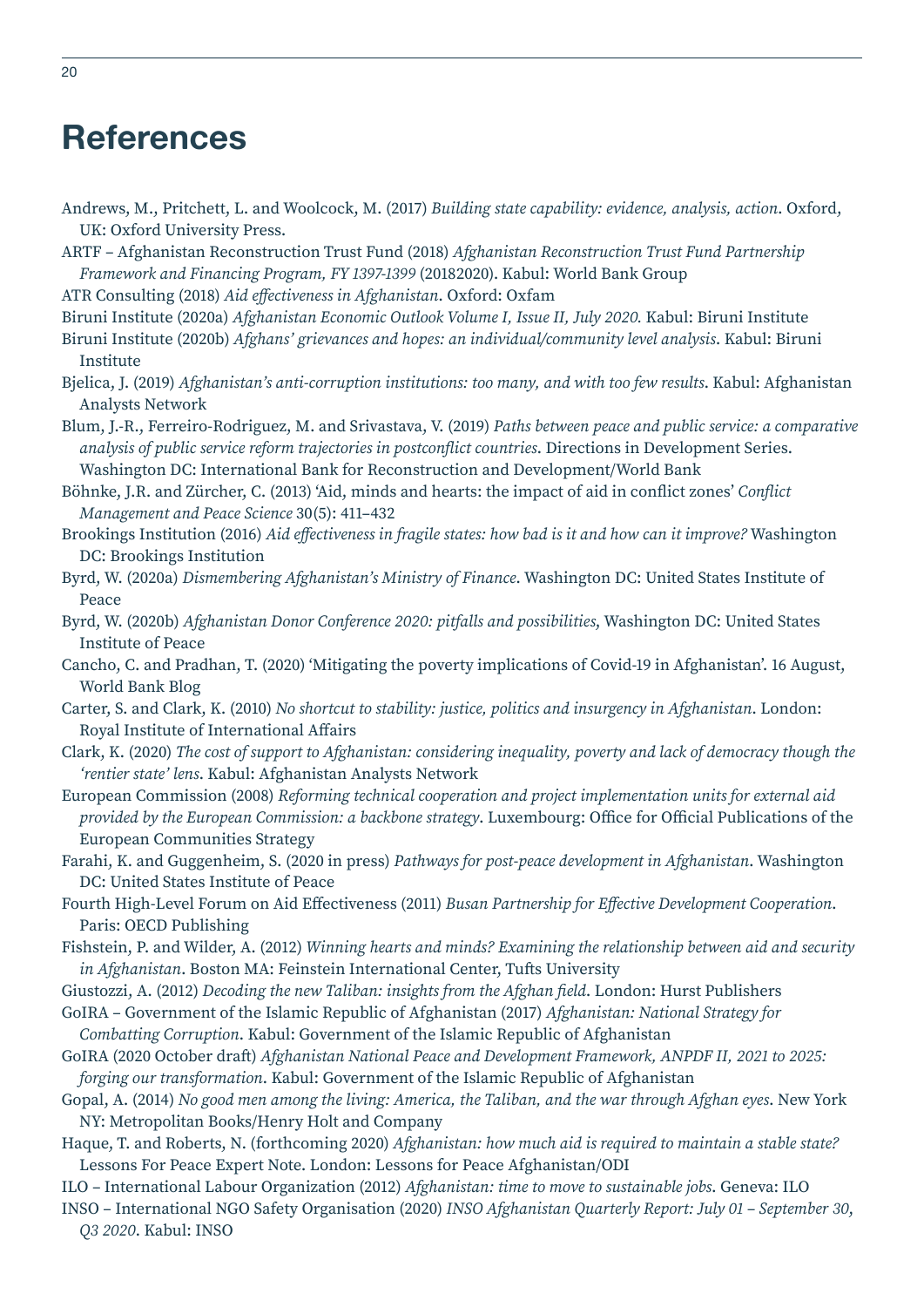- International Dialogue on Peacebuilding and Statebuilding (2016) *Stockholm Declaration: Addressing Fragility and Building Peace in a Changing World*. Stockholm: International Dialogue
- Kapstein, E. (2017) *Aid and stabilization in Afghanistan: what do the data say?* Washington DC: United States Institute of Peace
- Krastev, I. and Holmes, S. (2020) *The light that failed: why the West is Losing the fight for democracy.* New York: Pegasus Books
- Mercy Corps (2015) *Youth and consequences: unemployment, injustice and violence*. Washington DC: Mercy Corps
- OIG Office of Inspector General (2015) *Audit of USAID/Afghanistan's strategy for monitoring and evaluating programs throughout Afghanistan*. Audit Report No. F-306-16-001-P. Washington DC: OIG
- Roberts, N. with Russell, O. (2020) *Fragile practice: donor mistakes in war-to-peace transitions*. Expert note. London: Lessons For Peace Afghanistan/ODI
- Ruttig, T. and Bjelica, J. (2018) *The state of aid and poverty in 2018: a new look at aid effectiveness in Afghanistan.* Kabul: Afghanistan Analysts Network
- Scanteam (2017) *Taking charge: government partnership in a complex context External Review, ARTF.* Oslo: Scanteam
- Schafer, H. (2020) 'End poverty day: a critical time to support Afghanistan's poorest'. 19 October, World Bank Blogs. Washington DC: World Bank
- SIGAR Special Inspector General for Afghanistan Reconstruction (2016) *Corruption in conflict: lessons from the US experience in Afghanistan.* Washington DC: SIGAR
- SIGAR (2018a) *Stabilization: lessons from the US experience in Afghanistan.* Washington DC: SIGAR
- SIGAR (2018b) *ARTF: the World Bank needs to improve how it monitors implementation, and determines the impact of donor contributions.* SIGAR Report 18-42. Washington DC: SIGAR
- SIGAR (2020) *Update on the amount of waste, fraud, and abuse uncovered through SIGAR's oversight work between January 1, 2018 and December 31, 2019.* Washington DC: Office of Special Projects, SIGAR
- UNDP United Nations Development Programme (2009) *Human Development Report 2009.* New York NY: UNDP UNDP (2018) *Human Development Report 2018*. New York NY: UNDP
- Urwin, E. and Schomerus, M. (2020) *Donor interventions in Afghanistan: a Lessons for Peace literature review.* ODI Working Paper. London: ODI
- US Senate (2011) *Evaluating US foreign assistance to Afghanistan. Majority Staff Report prepared for the use of the Committee on Foreign Relations.* Washington DC: US Senate
- Waldman, M. (2008) *Falling short: aid effectiveness in Afghanistan.* Kabul: Agency Coordination Body for Relief and Development Advocacy Series
- Whitlock, C. (2019) *Built to fail: the Afghanistan papers a secret history of the war.* Washington DC: Washington Post Special Report
- World Bank (2011) *Conflict, security and development: World Development Report*. Washington DC: World Bank World Bank (2012) *Afghanistan in transition: looking beyond 2014.* Washington DC: World Bank
- World Bank (2019) *Package of economic initiatives*. Kabul and Washington DC: World Bank
- World Bank (2020a) *Afghanistan at a glance: October 2020 update*. Washington DC: World Bank
- World Bank (2020b) *Enhancing government effectiveness and transparency: the fight against corruption*. Washington DC: World Bank
- Zürcher, C. (2020) *Meta-review of evaluations of development assistance to Afghanistan, 2008-2018, Chapeau Paper*. Bonn: Federal Ministry for Economic Cooperation and Development Germany